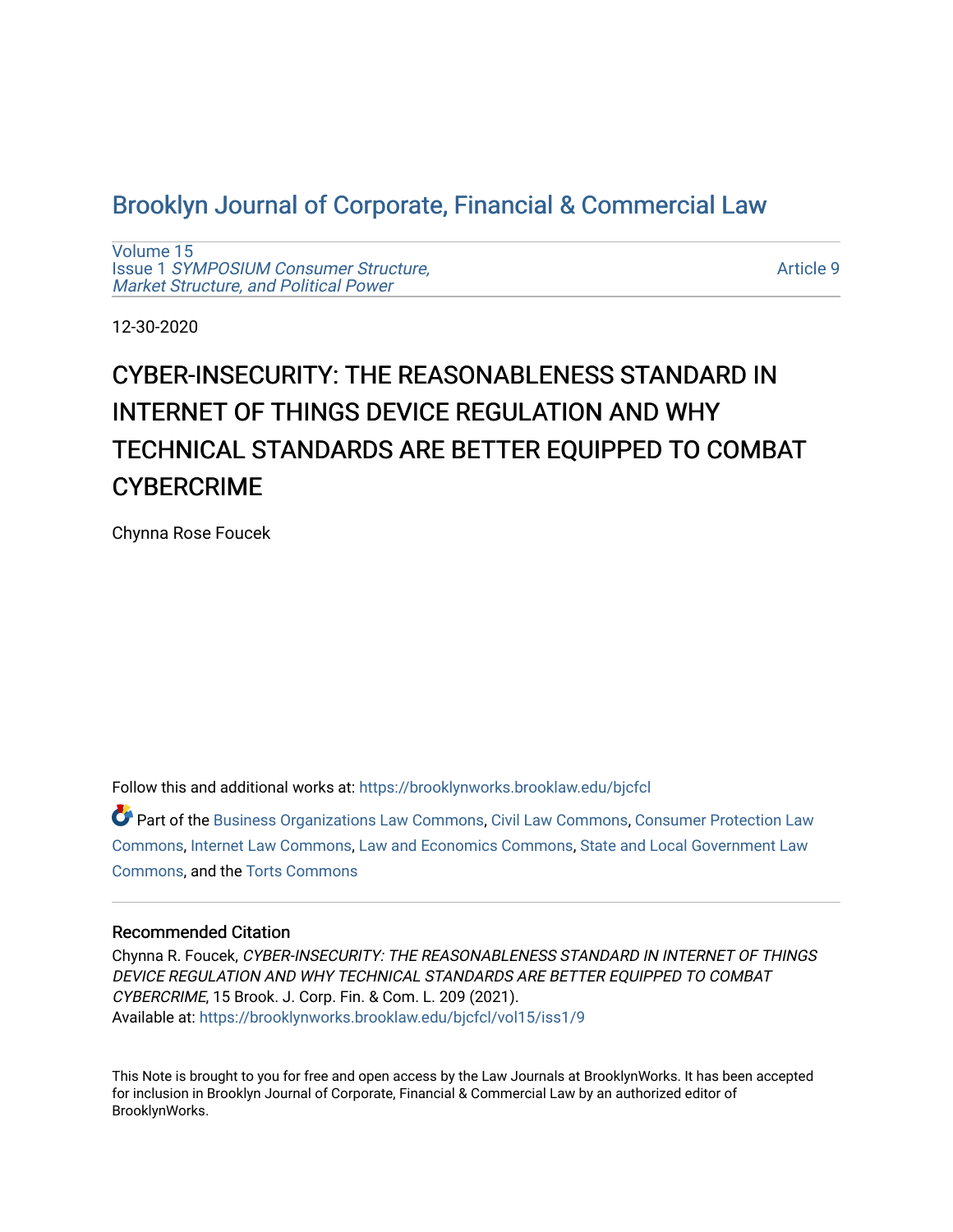# CYBER-INSECURITY: THE REASONA%LENESS STANDARD IN INTERNET OF THINGS DEVICE REGULATION AND WHY TECHNICAL STANDARDS ARE BETTER EQUIPPED TO COMBAT CYBERCRIME

### **ABSTRACT**

While the Internet of Things (IoT) has created an interconnected world via phones, laptops, and even household devices, it is not infallible. As cyberattacks increase in frequency, affecting companies of all sizes and industries, IoT device manufacturers have become particularly vulnerable, due in large part to the fact that many companies fail to implement adequate cybersecurity protocols. Mass data breaches occur often. However, these companies are not held accountable due to the use of the reasonableness standard in existing cybersecurity legislation, which is flexible and malleable. In 2019, the California Legislature enacted a cybersecurity law specific to IoT device manufacturers. This Note considers how the existing California IoT legislation fails to hold companies accountable for poor cybersecurity practices through malleable and relaxed standards, and proposes a new standard of industry best practices which looks to a multistakeholder initiative to develop more rigorous standards to ensure manufacturers undertake proper cybersecurity initiatives to protect consumer data.

# INTRODUCTION

"Like gods, we have created a new universe called cyberspace that contains great good and ominous evil. We do not know, yet, if this new dimension will produce more monsters than marvels, but it is too late to go back."<sup>1</sup>

References to the Internet of Things (IoT) evoke fantastical images of Heinlein-esque utopias<sup>2</sup> more than they reveal the IoT's true structure—a vast network of connected devices with the capability to communicate with other devices, networks, and the internet.3 While IoT enthusiasts praise the unparalleled level of interconnectedness and rapid proliferation via new applications such as home security systems, manufacturing, and even "smart

<sup>1.</sup> David Horsey, Internet universe contains both marvels and monsters, BALT. SUN (Aug 4, 2015), https://www.baltimoresun.com/opinion/bal-internet-universe-contains-both-marvels-andmonsters-20150731-story.html.

<sup>2.</sup> Robert Anson Heinlein (1907–1988) was a famous American science fiction author who often included political themes in his books. Robert Heinlein Biography, PEOPLE PILL, https://peoplepill.com/people/robert-a-heinlein/ (last accessed September 20, 2020).

<sup>3.</sup> Most commonly, IoT devices include cell phones and laptops. Anmar Frangoul, The Internet of Things: Why It Matters, CNBC (Oct. 23, 2017), https://www.cnbc.com/2017/10/23/the-internetof-things-why-it-matters.html.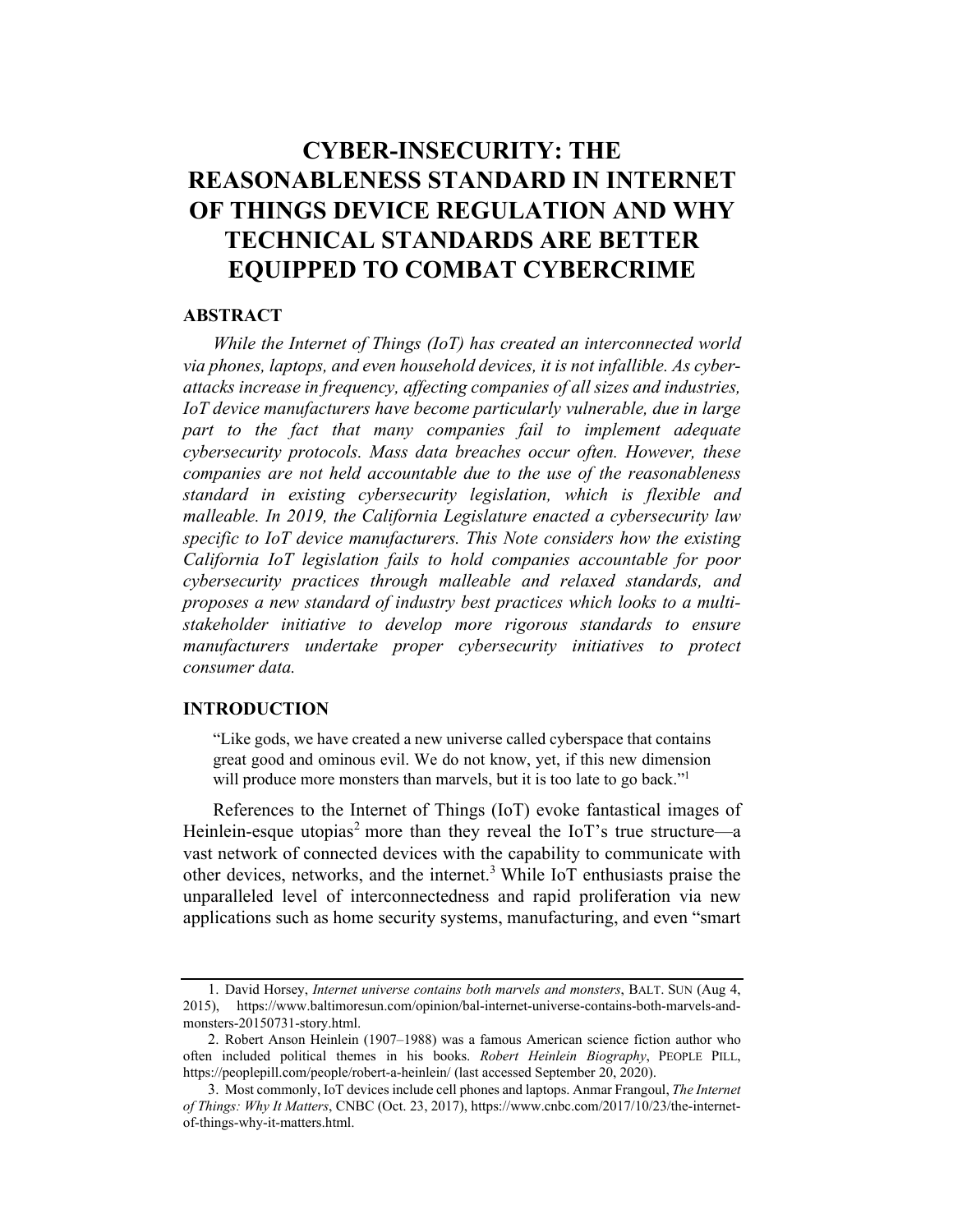cities," <sup>4</sup> the Utopian façade quickly melts away; its dystopian nature manifesting itself as cybercrimes run rampant and consumers lose personal data.<sup>5</sup> In 2012, then Director of the Federal Bureau of Investigation Robert Mueller stated, "[t]here are only two types of companies: those that have been hacked and those that will be [,but] [e]ven that is merging into one category: those that have been hacked and will be again." <sup>6</sup> Oftentimes, device manufacturers fail to implement adequate security features, leaving IoT connected devices amenable to hacking. <sup>7</sup> In 2018, the California legislature sought to reign in a lawless IoT through Title 1.81.26 to Part 4 of Division 3 of the Civil Code (the IoT Security Law).<sup>8</sup> Aiming to strengthen the security of IoT devices by placing cybersecurity requirements on manufacturers of IoT devices sold in California,<sup>9</sup> the statute specifies that any device "capable of connecting to the internet" that is sold in the state must have "a reasonable security feature or features" designed to prevent unauthorized access.<sup>10</sup>

The flexible and indefinite standard in the California statute is the latest in a long history of failed federal and state attempts to define and regulate how companies handle cybersecurity practices in both the public and private sector.<sup>11</sup> Part I of this note addresses the history and growth of the IoT, the background of cybersecurity in the United States, and the legal implications of hacked IoT devices. Part II will then introduce the IoT Security Law and will survey the use of reasonableness in tort law. This section will also analyze existing cybersecurity laws and identify the weaknesses inherent in cybersecurity legislation that incorporates reasonableness. Finally, Part III proposes a new standard that replaces the reasonableness requirement with technical standards that apply best practices as a minimum requirement. This section will also propose an additional solution aimed to enforce these technical requirements prior to prosecution by the Attorney General. Specifically, California should create a multi-stakeholder entity comprised of cybersecurity technical professionals, lawyers, and the California executive, similar to that of the Internet Corporation for Assigned Names and Numbers

<sup>4.</sup> Smart cities use IoT technology for various functions, including automated transportation, control and oversight of energy and water systems and surveillance. Analytics Vidhya Content Team, 10 Real World Applications of Internet of Things (IoT) – Explained in Videos, ANALYTICS VIDHYA (Aug. 26, 2016), https://www.analyticsvidhya.com/blog/2016/08/10-youtube-videosexplaining-the-real-world-applications-of-internet-of-things-iot/.

<sup>5.</sup> Larry Karisny, IoT Is Changing the Cybersecurity Industry, GOV. TECH. (Jan. 16, 2018), https://www.govtech.com/security/IoT-Is-Changing-the-Cybersecurity-Industry.html.

<sup>6.</sup> Stacy Cowley, FBI Director: Cybercrime will eclipse terrorism, CNN (March 2, 2012), https://money.cnn.com/2012/03/02/technology/fbi\_cybersecurity/index.htm.

<sup>7</sup>. See Karisny, supra note 5.

<sup>8.</sup> The Senate Bill No.327 originally proposed the addition of Title 1.81.26 to Part 4 of Division 3 of the Civil Code. Cal. Civ. Code § 1798.91.04 (West 2018)

<sup>9</sup>. Id.

<sup>10.</sup> Reasonable security features are defined as those "appropriate" to the "nature and function of the device" and the "information it may collect, contain, or transmit." Cal. Civ. Code, § 1798.91.04(a)(1)-(2)).

<sup>11</sup>. See infra text accompanying notes 73-74.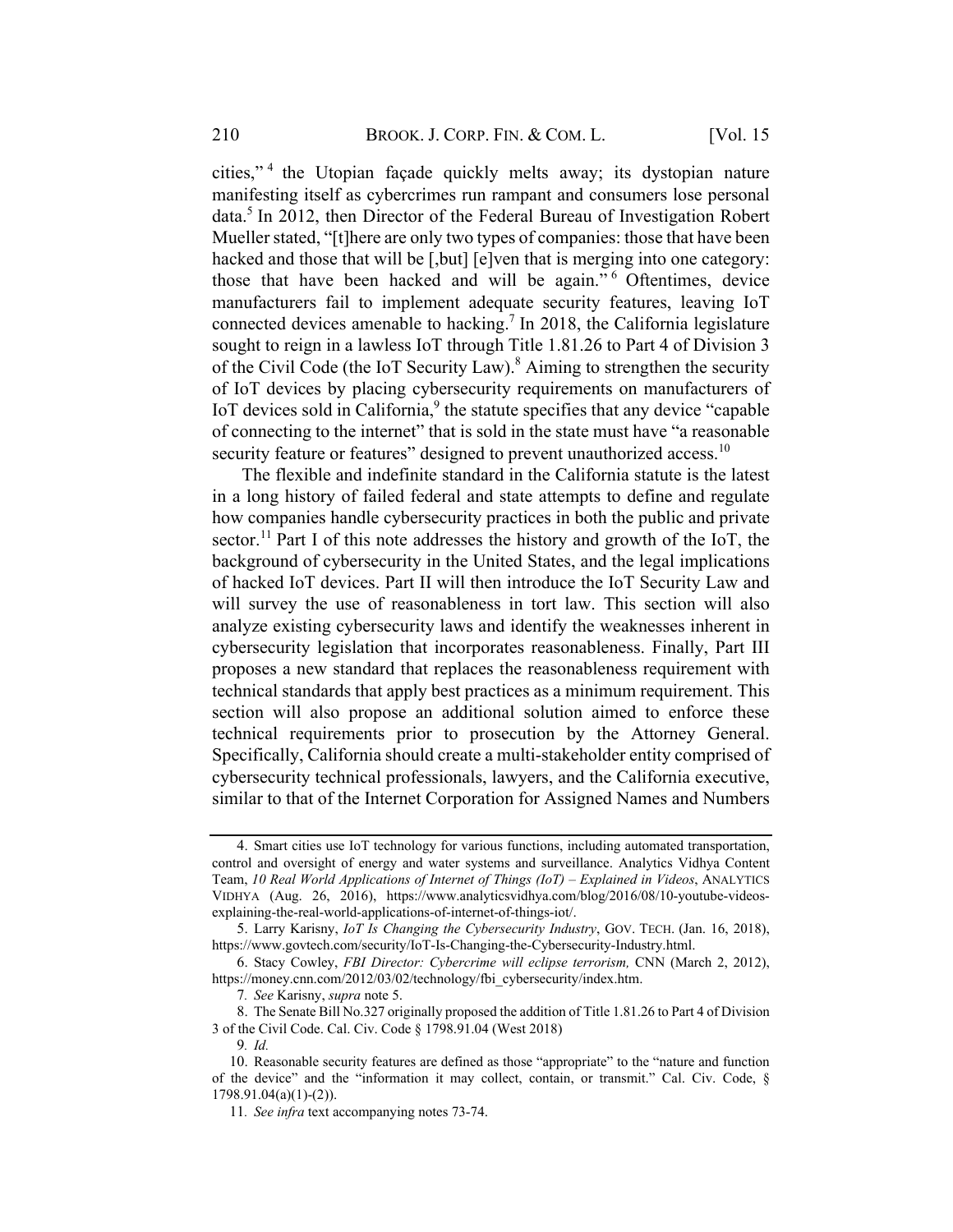2020] Cyber-Insecurity 211

(ICANN); this entity will first define the necessary technical best practices and, subsequently, to ensure compliance with manufacturers' cybersecurity safeguards prior to a device's data breach. This group will review protocols, assess compliance, and provide oversight and guidance as to improvements needed to meet the industry best practices. Implementation of these reforms will incentivize compliance better than simple enforcement of the California law, thus allowing the state legislature to better achieve its goals of minimizing cyberattacks and data theft.

#### I. THE BASICS: THE IOT AND CYBERSECURITY

The IoT is "a giant network of connected things and people."<sup>12</sup> comprising a myriad of connections between devices and the Internet.<sup>13</sup> IoT devices are built with various components that enable connections to the Internet and allow for the transfer and collection of information.<sup>14</sup> IoT platforms facilitate the connections among devices via data networks, allowing for the transmission and aggregation of data from device-users.<sup>15</sup> The IoT devices use Internet transfer protocols to transmit information.<sup>16</sup>

The allure of the IoT is in a large part due to the availability of data. Data and information "is meticulously collected, stored, sold, manipulated, repurposed[,] and reused" from IoT devices. <sup>17</sup> Private companies use the information to understand individuals' preferences, habits, and hobbies.<sup>18</sup> Furthermore, IoT devices aggregate data via "sensor fusion,"19 allowing for data analysis of multiple devices and ultimately, a better understanding of trends, people, and communities.<sup>20</sup> Aggregated data is critical to companies that collect, analyze, and use information for enhanced and pointed

15. IoT 101: What is an Internet Platform?, KAA, https://www.kaaproject.org/what-is-iotplatform (last visited Oct. 9, 2019).

16. Andrew Meola, What is the Internet of Things?, BUS. INSIDER (May 10, 2018, 1:06 PM), https://www.businessinsider.com/internet-of-things-definition.

17. Janine Hiller & Jordan Blanke, Smart Cities, Big Data, and the Resilience of Privacy, 68 HASTINGS L.J. 309, 316 (2017).

18. Id.

<sup>12.</sup> Jen Clark, What is the Internet of Things?, IBM (Nov. 17, 2016), https://www. ibm.com/blogs/internet-of-things/what-is-the-iot/.

<sup>13</sup>. Id.

<sup>14.</sup> Ido Kilovaty, Freedom to Hack, 80 OHIO ST. L.J. 455, 466 (2019). Devices such as laptop computers, smartphones, and even self-driving cars are built with software and sensors that enable these devices to connect to an IoT platform. IoT sensors allow for the collection of data "about [the IoT device's] users and environment," while the computer processing unit, commonly referred to as a cloud, processes the collected data. Id. The third component of an IoT device, the actuator, executes the actions commanded by the sensor and the cloud. Id.

<sup>19.</sup> Sensor fusion "dictates that the information from two disconnected sensing devices can, when combined, create greater information than that of either device in isolation." Scott Peppet, Regulating the Internet of Things: First Steps Towards Managing Discrimination, Privacy, Security and Consent, 93 TEX. L. REV. 85, 93 (2014).

<sup>20.</sup> Hiller & Blanke, *supra* note 17, at 316.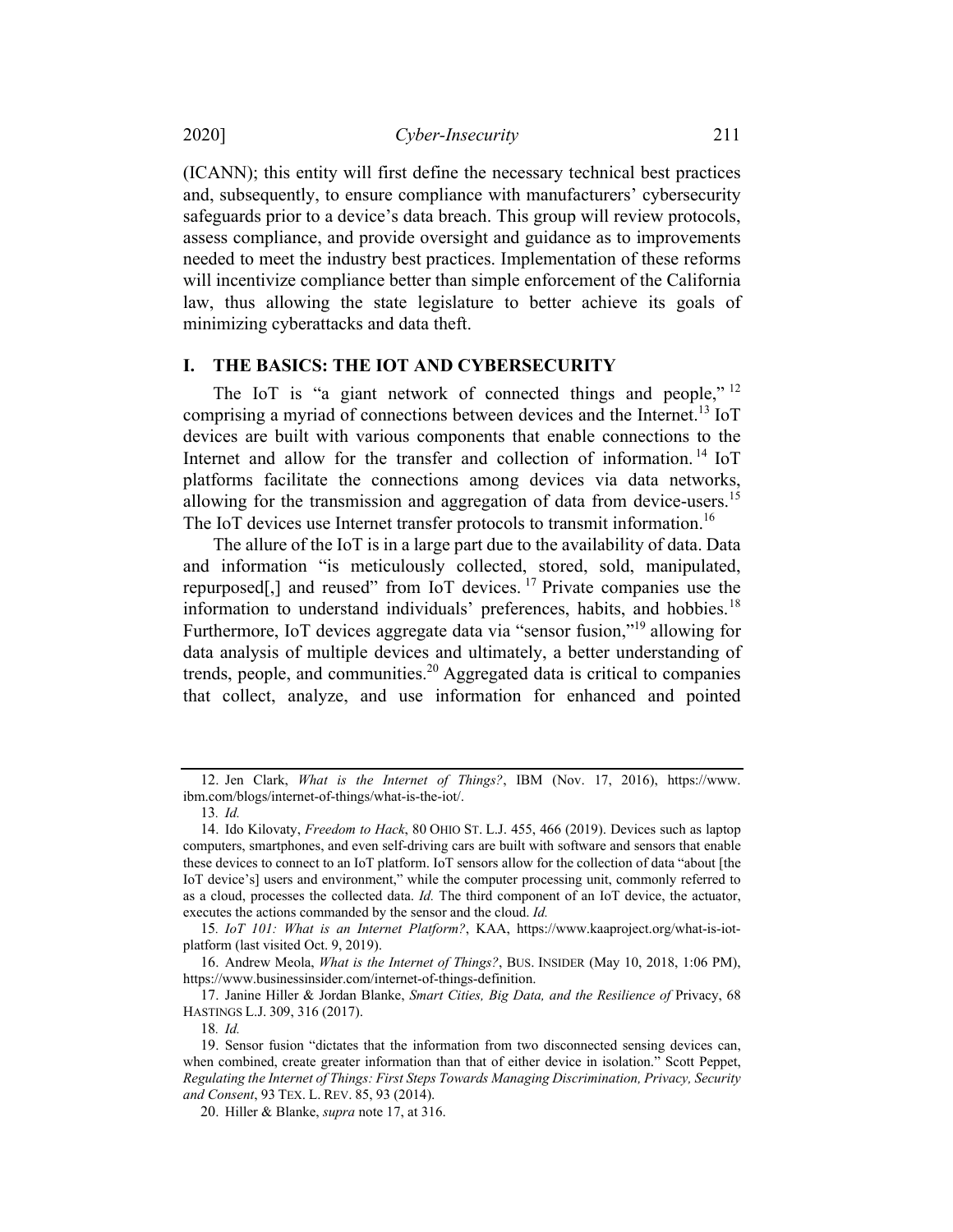marketing.<sup>21</sup> It is not uncommon for IoT device users to become subject to "aggressive advertising . . . surveillance capabilities[,] $v^{22}$  or find that their data has been sold to third parties.<sup>23</sup> It is hardly surprising that the sensors used to collect this information are referred to as "ubiquitous,"<sup>24</sup> omnipresent forces that are constantly working to collect information.25

The interoperability among IoT devices and the ability to provide consumers with connectivity, convenience, and customization resulted in its rapid worldwide proliferation.<sup>26</sup> With each passing second, an additional 127 devices are connected to the Internet.<sup>27</sup> It is predicted that in 2020, there will be as much as 73 billion IoT connected devices. <sup>28</sup> Sources even estimate that by 2025, there will be more than 125 billion IoT devices worldwide.<sup>29</sup> While some of the explosive growth can be attributed to increases in cellular phone usage and cellular device availability, $30$  a portion of this growth has resulted from the expansion of the IoT into new economic markets and industries. IoT markets fall into the following categories: industrial, retail, smart utilities & energy, healthcare, "smart cities," connected homes, wearables, connected cars, and personal health. <sup>31</sup> IoT devices have expanded further into the consumer market as connections to the internet have imparted new functionalities on cars, home appliances, cameras, and even Apple Watches.<sup>32</sup> For instance, by connecting a car to the internet, drivers may soon become obsolete as autonomous vehicles relegate car owners to that of passenger.<sup>33</sup>

26. Devices can easily be modified and customized to achieve an individual user's desired look or function, and vendors use IoT devices to monitor and assess their products in the hope of increasing revenue. The connections among devices via the IoT platform enable enhanced communication that goes beyond the functionalities of typical online technologies. Id. at 470.

27. Kaylie Gyarmathy, Comprehensive Guide to IoT Statistics You Need to Know in 2020, VXCHNGE (Mar. 26, 2020), https://www.vxchnge.com/blog/iot-statistics.

28. This is a drastic increase from the 15.41 billion IoT connected devices in 2015, just five years prior. Statista Research Department, Internet of Things - number of connected devices worldwide 2015-2025, STATISTA (Nov. 27, 2016), https://www.statista.com/statistics/471264/iotnumber-of-connected-devices-worldwide/.

29. Gyarmathy, supra note 27.

30. Id. Some models forecast an approximately 3.5 billion cellular IoT connections by 2023. Id. 31. Jane Kirtley & Scott Memmel, Too Smart for its Own Good: Addressing the Privacy and

Security Challenges of the Internet of Things, 22 No. 4 J. INTERNET L. 1, 8, 19 (2018).

32. For instance, the market for home IoT devices is expected to grow to 53.45 billion dollars by 2022. Gyarmathy, *supra* note 27. Ronald Hedges & Kevin Ryan, *The IoT: What Is It, What Can* Happen With It, And What Can Be Done When Something Happens, 90-APR N.Y. ST. B.J. 30, 31 (2018).

33. Gyarmathy, supra note 27. "Automobiles now have built-in, computer-connected sensors that tell the operator to brake or get back into his or her lane." Hedges and Ryan, supra note 32, at 31.

<sup>21</sup>. Id.

<sup>22.</sup> Kilovaty, supra note 14, at 470.

<sup>23</sup>. Id.

<sup>24</sup>. Id. at 471.

<sup>25</sup>. Id. at 472.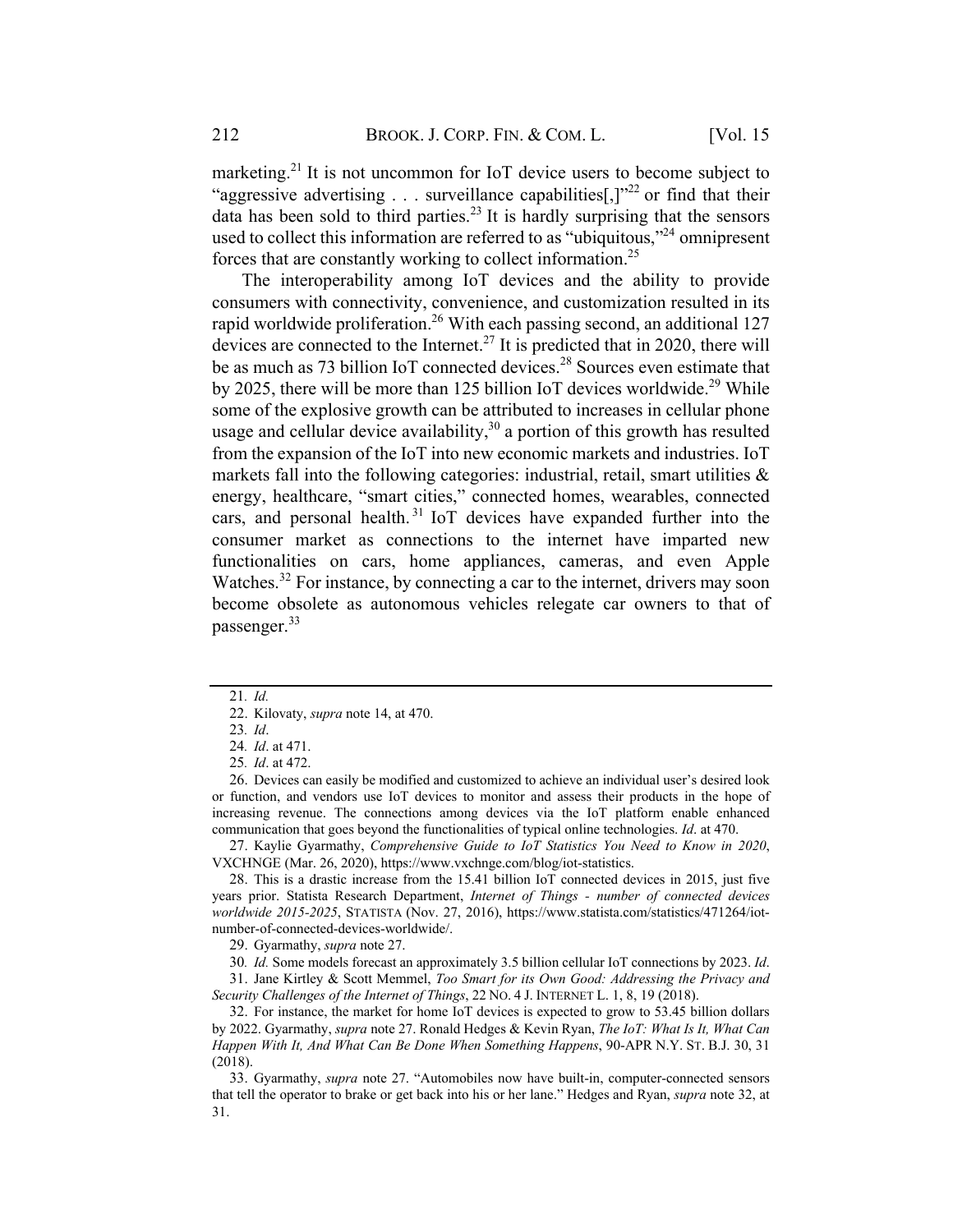Industry leaders recognize the importance of IoT growth within their own companies.<sup>34</sup> Companies like IBM and Juniper forecast that IoT technology will soon be integrated in 95% of new electronic designs.<sup>35</sup> The staggering amount of resources put into IoT development further support the view that IoT is important for growth.<sup>36</sup> Even the manufacturing industry has expended significant time and resources on implementing IoT devices.<sup>37</sup> Further, investment in the IoT is not limited to only the private sector. A growing number of cities are also investing in "Smart City IoT Technology"<sup>38</sup> for tasks like measuring air pollution, identifying available parking stations, and better connecting citizens to local governments.<sup>39</sup> Cisco, for instance, has defined a "Smart City" as one utilizing "scalable solutions that take advantage of information and communications technology (ITC) to increase efficiencies, reduce costs[,] and enhance quality of life."<sup>40</sup> Companies, like Amazon, invest in smart city technology and market technical solutions to local governments.<sup>41</sup> Crucial to the operation of smart cities is the role of private sector technology companies in contracting with local governments.<sup>42</sup>

#### A. CYBERSECURITY CONCERNS AND THE IOT

As the IoT becomes ingrained in various facets of our society, it is clear that manufacturers and IoT platform providers do not take appropriate cybersecurity measures to protect information that passes through devices and networks. Data protection is crucial, as "[t]he most private and nonintuitive pieces of information about a user are constantly connected by IoT devices, and may enable misuse."<sup>43</sup> A picture of the IoT is thus

<sup>34.</sup> Every nine out of ten executives who work in technology claim "IoT growth is critical to their business." Gyarmathy, supra note 27.

<sup>35.</sup> Kirtley and Memmel, supra note 31, at 8, 19.

<sup>36.</sup> Gyarmathy, supra note 27.

<sup>37</sup>. Id.

<sup>38</sup>. Id. Domestic cities like New York, Pittsburgh, San Francisco, Louisville, and Columbus all use smart city technologies to innovate transportation, parking, and sustainable energy. Top 10 Smart Cities in the U.S., ROUTE MATCH (Mar. 14, 2017), https://www.routematch.com/top-10 smart-cities-us/.

<sup>39.</sup> Hiller and Blanke, supra note 17, at 311.

<sup>40.</sup> Hiller and Blanke, supra note 17, at 317 (quoting Gordon Falcon and Shane Mitches, Smart Cities Framework: A Systematic Process for Enabling Smart + Connected Communities, CISCO, 2 (2012)).

<sup>41.</sup> Hiller and Blanke, supra note 17, at 316–17. The technology giant Amazon is intimately involved with promoting Smart Cities through its Global City Teams Challenge, in which the company provides resources to city teams with the goal of developing and implementing IoT and Smart City Technologies. Amazon even goes as far as to feature its solutions in its Amazon Web Services Marketplace, so cities "can easily understand, test, and adopt technologies that will transform [their] city." Smart City Solutions From the Global City Teams Challenge, AMAZON WEB SERVS. MARKETPLACE, https://aws.amazon.com/mp/gctc/ (last visited Oct. 12, 2019).

<sup>42.</sup> How can the private and public sectors work together to create smart cities?, MCKINSEY & CO. (Jan. 2019), https://www.mckinsey.com/industries/capital-projects-and-infrastructure/ourinsights/how-can-the-private-and-public-sectors-work-together-to-create-smart-cities.

<sup>43.</sup> Kilovaty, supra note 14, at 472.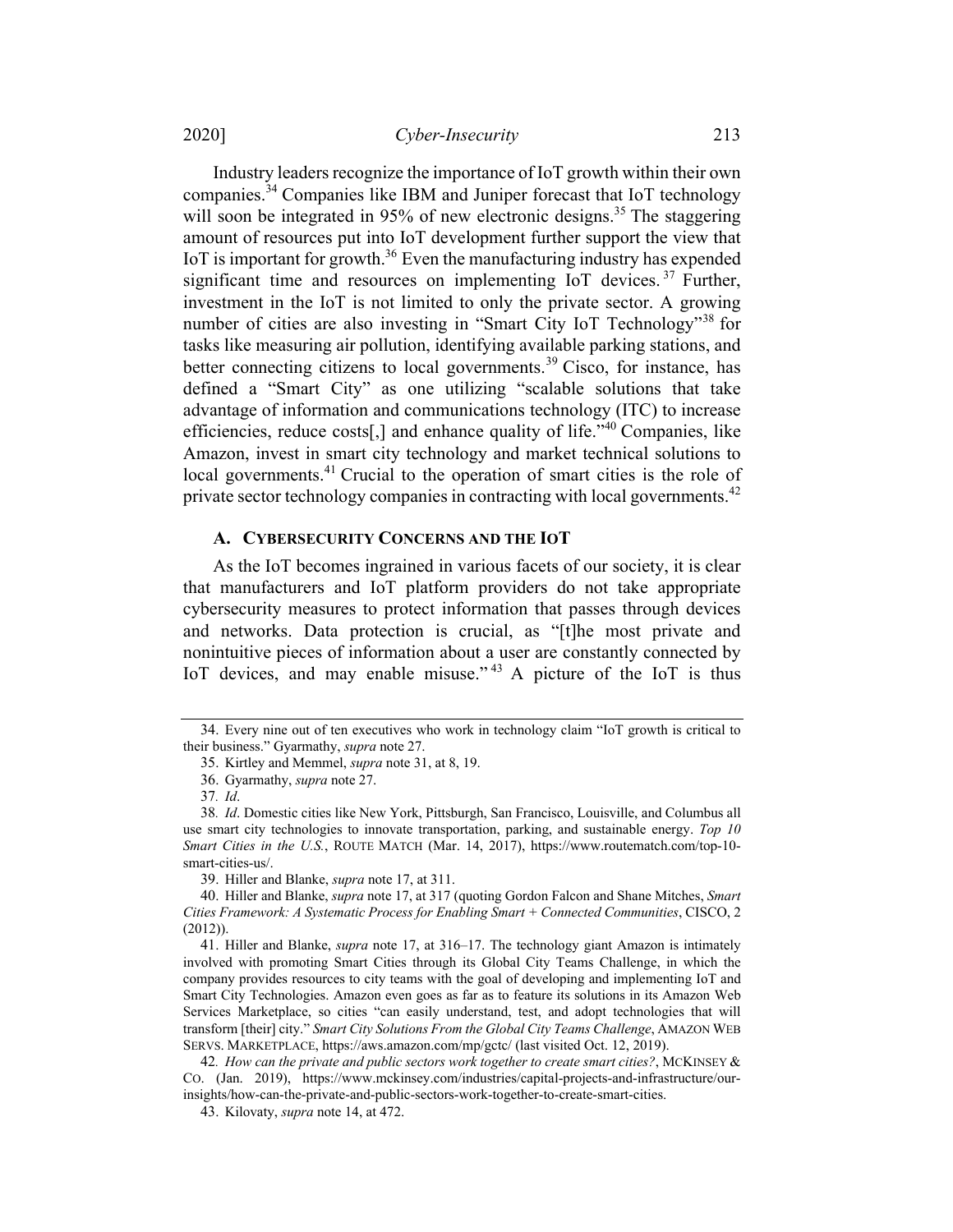incomplete without an understanding of common cyber threats and the importance of cybersecurity in protecting users' data. Unfortunately, cyberbreaches are far too common. In 2017 alone, IoT cyberattacks increased by more than six hundred percent.<sup>44</sup>

The size of a company has little influence on whether or not there will be a cyberattack against it. <sup>45</sup> Since the early 2000's, even billion dollar companies like Yahoo!, Facebook, and Equifax have faced cyberattacks which compromised millions, if not billions, of accounts.<sup>46</sup> The California Attorney General, after analyzing reports on over six hundred breaches occurring between 2012 and 2015, concluded that in "2015 alone, nearly three in five Californians were victims of a data breach."47 The financial loss to companies is just as staggering a statistic as companies lost two trillion dollars from cybercrimes. <sup>48</sup> In response, there has been an increase on cybersecurity spending in both the private and public sectors.<sup>49</sup>

The ramifications of a cybersecurity breach can have longstanding effects on both a company's financial health and its perception by the public.<sup>50</sup> Financial costs include compensation to customers and declines in share value, leading to lost revenue.<sup>51</sup> Notably, damage to a company's reputation and a loss of trust among customers can reduce future growth and customer base.<sup>52</sup> Additionally, in the event of a data breach, many companies are subjected to "hidden costs" in the form of regulatory fines, lawsuits, and investigations brought by government agencies like the Federal Communications Commission. 53

<sup>44.</sup> Nick Galov, Cyber Security Statistics for 2019, CYBER DEFENSE MEDIA GRP. (Mar. 21, 2019), https://www.cyberdefensemagazine.com/cyber-security-statistics-for-2019/. Additionally, it is estimated that there is a cyberattack once every fourteen seconds, with an average chance of being attacked within the first five minutes of connecting an IoT device. Matt Powell, 11 Eye Opening Cyber Security Statistics for 2019, CPO MAG. (June 25, 2019), https://www. cpomagazine.com/cyber-security/11-eye-opening-cyber-security-statistics-for-2019/.

<sup>45.</sup> Shena Tharnis, As Cyber Attacks Become More Prevalent, Here's Why Your Small Business is at Risk, SEC. MAG. (Feb. 28, 2020), https://www.securitymagazine.com/articles/91806-as-cyberattacks-become-more-prevalent-heres-why-your-small- business-is-atrisk#:~:text=In%20fact%2C%20cyberattacks%20on%20small,according%20to%20a%20recent% 20report. "In fact, cyberattacks on small businesses are more common than many think, with more than two-thirds (67%) of companies with fewer than 1,000 employees having experienced a cyberattack, and 58 percent having experienced a breach, according to a recent report." Id.

<sup>46.</sup> Powell, supra note 44

<sup>47.</sup> Legis. Bill. Hist. C.A. S.B. 327 (2017).

<sup>48.</sup> Powell, supra note 44. By 2021, this number is expected to reach more than double that amount. Galov, supra note 44.

<sup>49.</sup> The cybersecurity market is expected to reach \$300 billion by 2024. Powell, supra note 44.

<sup>50.</sup> Maddie Davis, 4 Damaging After-Effects of a Data Breach, CYBINT SOLS. (July 25, 2019), https://www.cybintsolutions.com/4-damaging-after-effects-of-a-data-breach/.

<sup>51</sup>. Id.

<sup>52</sup>. Id.

<sup>53</sup>. Data Security Breach: 5 Consequences for Your Business, AME GRP., https://www. theamegroup.com/security-breach/ (last visited Dec. 26, 2019).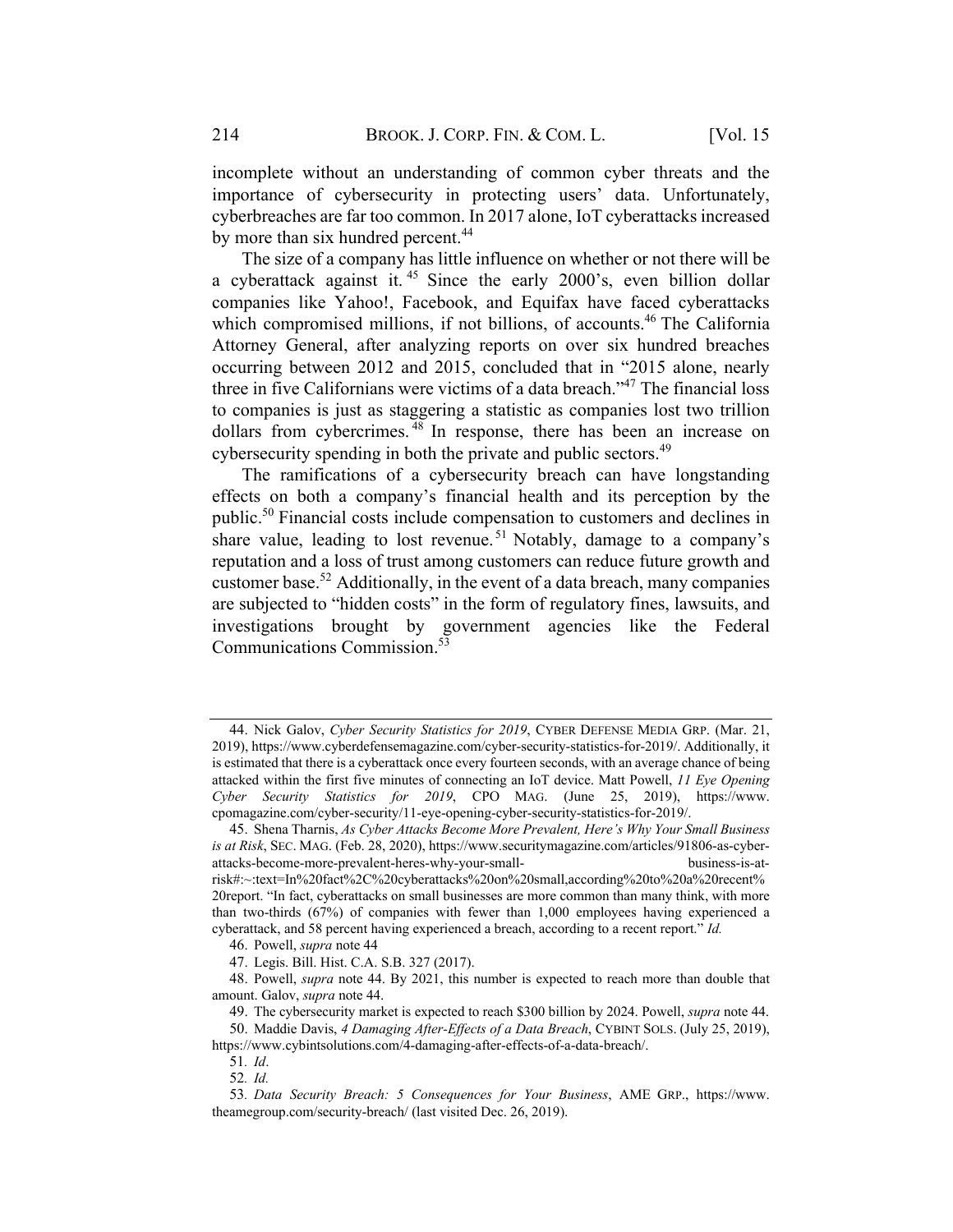2020] Cyber-Insecurity 215

The "complexities" of the IoT "magnify cyber risk."<sup>54</sup> Vast connections among devices mean a single device's vulnerability<sup>55</sup> waterfalls down the IoT, infiltrating all connected devices. <sup>56</sup> A single device can infect Wireless Fidelity connections, operating systems, and clouds.,  $57$  allowing cyberattacks to move upstream and waterfall back down to other devices.

How then, should governments regulate IoT technologies and ensure that companies implement adequate cybersecurity safeguards? One school of thought argues that regulation now could be "premature," "overly rigid," and ultimately, a hindrance to the various IoT markets.<sup>58</sup> Referred to as "permission-less innovation," some scholars assert that the value of IoT to society and the economy warrants minimal regulation, allowing companies to experiment and develop IoT technology as they please.<sup>59</sup> To some extent, a viewpoint that favors minimal regulations is reactionary because future problems should instead be addressed if, and when, they occur.<sup>60</sup> The role of the government under the permission-less innovation view is not one of inaction, but instead, promotion.<sup>61</sup> Alternatively, a precautionary approach advocates for harsher regulations on IoT devices to secure information and ensure only necessary data remains on IoT devices for extended periods of time. $62$ 

# II. THE CALIFORNIA IOT DEVICE LEGISLATION AND THE REASONABLENESS IN CYBERSECURITY LAW

The IoT Security Law  $^{63}$  is the first law to place cybersecurity requirements on IoT manufacturers selling devices within the state. California enacted the legislation due to data privacy and security concerns surrounding the collection of sensitive data by IoT devices, which are often compromised by a cyberattack.<sup>64</sup> The law is designed to protect consumers, who are unaware of the vast amounts of data collected in the IoT and the likely chance of a cyberbreach.<sup>65</sup>

<sup>54.</sup> Gary Eastwood, 5 of the Biggest Cybersecurity Risks Surrounding IoT Development, IDG (June 27, 2017, 11:32 AM), https://perma.cc/5D4P-2FC8.

<sup>55.</sup> Kirtley and Memmel, supra note 31, at 19.

<sup>56</sup>. Id. at 20.

<sup>57.</sup> Nikole Davenport, Smart Washers May Clean Your Clothes, But Hacks Can Clean Out Your Privacy, and Underdeveloped Regulations Could Leave You Hanging on a Line, 32 J. MARSHALL J. INFO. TECH. & PRIVACY L. 259, 267 (2016).

<sup>58.</sup> Adam Thierer, The Internet of Things and Wearable Technology: Addressing Privacy and Security Concerns Without Derailing Innovation, 21 RICH. J.L. & TECH 6, 36 (2015).

<sup>59</sup>. Id. at 39.

<sup>60</sup>. Id. at 40.

<sup>61</sup>. Id.

<sup>62</sup>. Id. at 44.

<sup>63.</sup> Cal. Civ. Code § 1798.91.04-06 (2018).

<sup>64.</sup> Legis. Bill. Hist. C.A. S.B. 327 (2017).

<sup>65</sup>. Id.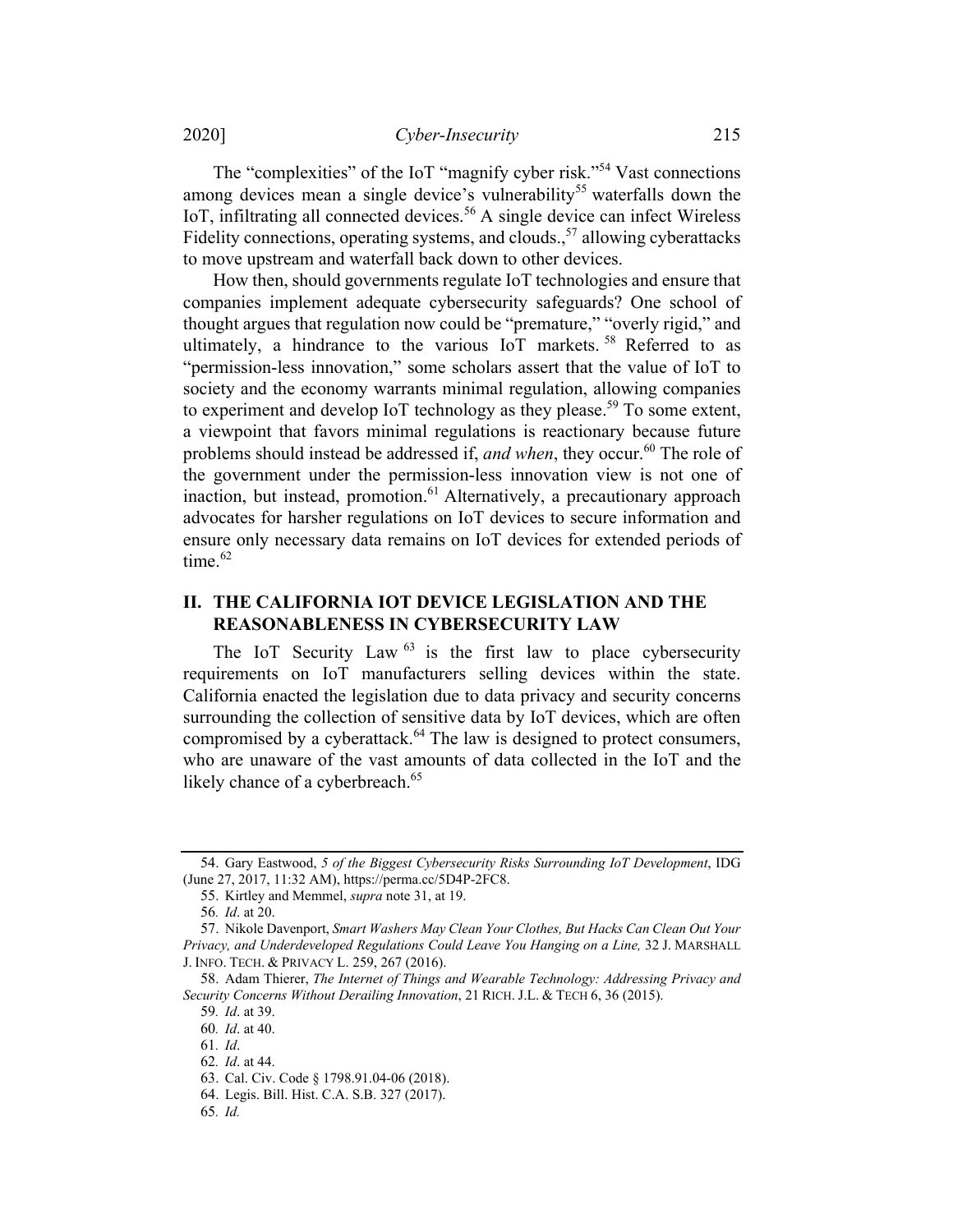Written to align with California's data breach notification laws,  $66$  the legislature deemed the IoT Security Law as "common sense," and drafted its provisions to allow for the flexible nature of technology.<sup>67</sup> The IoT Security Law applies to manufacturers of connected devices that are sold or offered for sale in California, as well as entities that contract with a manufacturer to produce products on its behalf.<sup>68</sup> Exemptions also exist for various categories of businesses. 69

The IoT Security Law's legislative history provides an almost laughable but poignant example of IoT device's security vulnerabilities in "My Friend Cayla" dolls, which are equipped with IoT and Bluetooth technologies.<sup>70</sup> The dolls ask children for personal information like their school names, addresses, and parents' names.<sup>71</sup> The commentary notes that Bluetooth technology is amenable to hacking, which could lead to theft of personal information or the programming of a doll to "utter obscenities or even speak directly to children through the doll from up to 50 feet away."<sup>72</sup> The legislature doubted that a toy manufacturer would take adequate cybersecurity safeguards (or incur the extra costs) to protect the tween dolls without adequate government regulations.73

Through the IoT Security Law, California regulates IoT device manufacturers with products sold in the state by subjecting them to "reasonable" security features that must be appropriate (1) "to the nature and function of the device", and (2) "to the information it may collect, contain,

70. IoT and Bluetooth features in the "My Friend Cayla" dolls allow it to communicate with children using an Internet connection. Legis. Bill. Hist. C.A. S.B. 327 (2017).

71. Legis. Bill. Hist. C.A. S.B. 327 (2017). The idea of high-tech and potentially dangerous IoT dolls is a concept that has also been explored in pop culture, most notably through the 2019 remake of the classic horror movie Child's Play. While the original movie reveals that Chucky has been brought to life through evil spirits, the rebooted Chuckie is" a walking, talking smart device" with "all his safeguards removed by a vengeful factory worker." Richard Jordan, Child's Play director on upgrading Chucky for the AI era, DEN GEEK (June 25, 2019), https://www.denofgeek.com/movies/child-s-play-director-on-upgrading-chucky-for-the-ai-era/.

72. Legis. Bill. Hist. C.A. S.B. 327 (2017).

73. See generally Theo Douglas, California Governor Approves Bills Tightening Security, Privacy of IoT Devices, GOV'T TECH. (Sept. 28, 2018), https://www.govtech.com/applications/ Two-Bills-Before-California-Governor-Would-Tighten-Security-Privacy-of-IoT-Devices.html.

<sup>66.</sup> Cal. Civ. Code § 1798.82 (2018).

<sup>67.</sup> Legis. Bill. Hist. C.A. S.B. 327 (2017). To address these innovations and their attendant risks, [the] bill sets out requirements concerning the security of such devices . . . [requiring] manufacturers to ensure these devices are equipped with reasonable security features to protect both the device and the information collected. Legis. Bill. Hist. C.A. S.B. 327 (2017).

<sup>68.</sup> Cal. Civ. Code § 1798.91.04 (2018).

<sup>69.</sup> Exemptions include "unaffiliated third-party software or applications that a user chooses to add to a connected device; providers of an electronic store, gateway, marketplace or other means of purchasing or downloading software or applications and entities or individuals subject to HIPAA or the Confidentiality of Medical Information Act with respect to any activity regulated by those acts." Cal. Civ. Code, § 1798.91.06 (2018); see also Sharon Klein, et al., California Becomes First State to Regulate IoT Devices, TROUTMAN PEPPER (Oct. 3, 2018), https:// www.troutman.com/insights/california-becomes-first-state-to-regulate-iot-devices.html.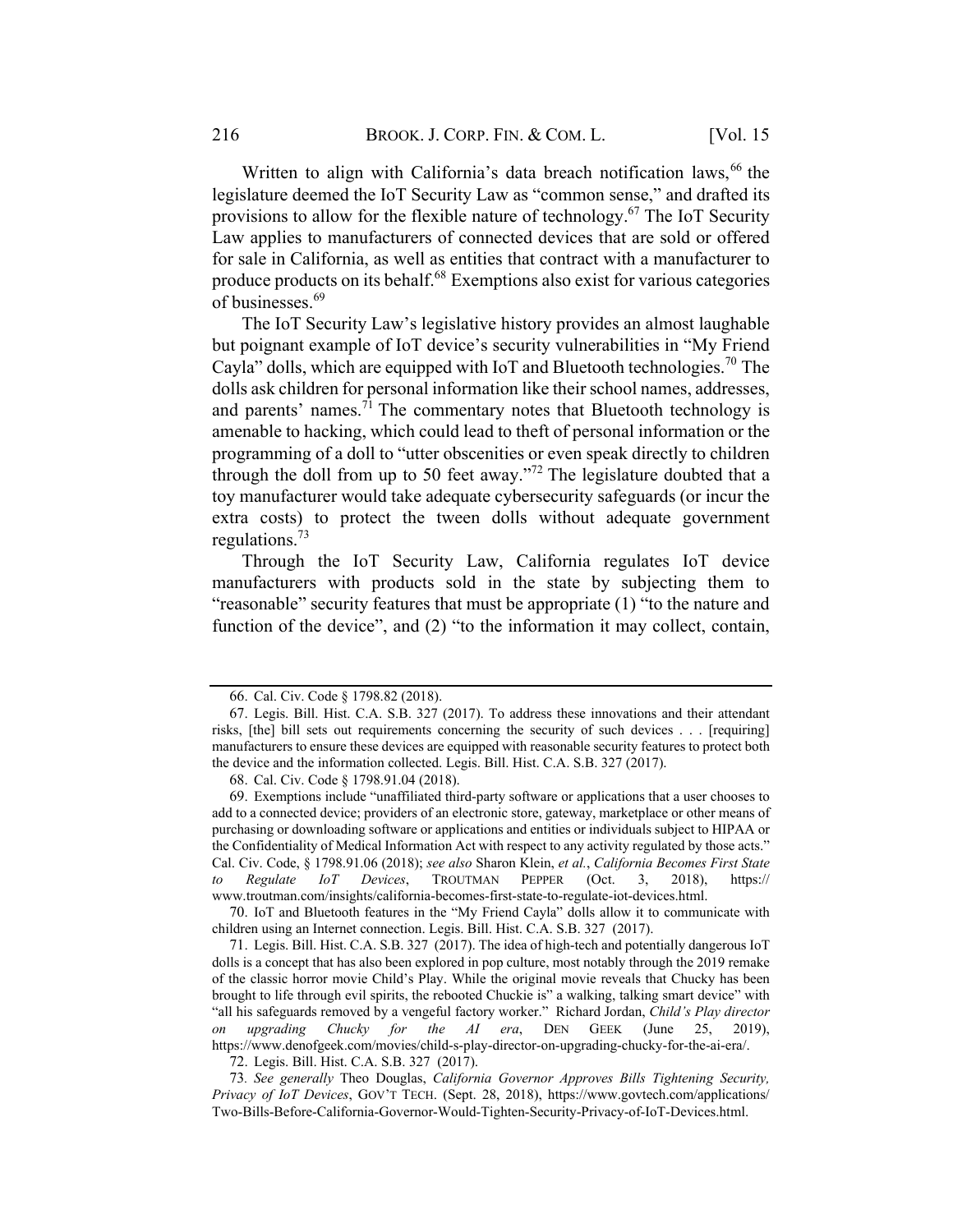or transmit."<sup>74</sup> The legislation specifies that in light of these requirements, IoT devices will meet the "reasonable" qualifications if: "(1) [t]he preprogrammed password is unique to each device manufactured" or "(2) [t]he device contains a security feature that requires a user to generate a new means of authentication before access is granted to the device for the first  $time.$ "75

Use of the term "reasonable security features" in the IoT Security Law, and the subsequent examples for satisfying the requirements, introduce questions related to the effectiveness of the law in preventing cyberbreaches and protecting consumers' personal data. It remains unclear whether incorporation of the term "reasonable" to the statute will strengthen the security of IoT devices to achieve the law's objectives. By abstractly defining "reasonable security features," the legislature failed to account for the various industries and applications of IoT devices, thus failing to provide clear guidance to help companies comply. An abstract definition leaves everyone involved in the IoT infrastructure subject to the California Executive's interpretation of the words, however, neither the Attorney General nor the State has issued guidance as to how the law will be interpreted.<sup>76</sup>

### A. UNDERSTANDING REASONABLENESS

A brief background on the use of "reasonableness" in the general practice of law is necessary for insight as to the effectiveness of the term in the IoT Security Law. Often referred to as a "rule of reason,"<sup>77</sup> the standard of reasonableness provides a means for the "application of community standards" in various contexts.<sup>78</sup> Courts use reasonableness to determine legal standards that reflect commonalities among industries, as well as what is "good" by constructing and asking what a reasonable person or company might do."79 In some ways, the notion of reasonableness involves "thinking about both what people *actually* do and what people *should* do."<sup>80</sup>

The reasonableness standard is perhaps best known in tort law. Specifically, the tort of negligence incorporates the standard by asking whether a defendant took reasonable care.<sup>81</sup> Two different approaches to

<sup>74.</sup> Cal. Civ. Code § 1798.91.04(a)) (2018). Systems must also be "[d]esigned to protect the device and any information contained therein from unauthorized access, destruction, use, modification, or disclosure." Id.

<sup>75.</sup> Cal. Civ. Code § 1798.91.04(b)) (2018).

<sup>76.</sup> Jason Tashea, California imposes new regulations on "internet of things devices," A.B.A. J. (Dec. 10, 2018), www.abajournal.com/news/article/new\_california\_imposes\_regulations\_on\_the internet of things.

<sup>77.</sup> David Zaring, Rule by Reasonableness, 63 ADMIN. L. REV. 525, 525 (2011).

<sup>78</sup>. Id. at 527.

<sup>79.</sup> Kevin Tobia, Legal Standards Invoke the "Reasonable Person." Who is it?, AEON (Jan. 25, 2019), https://aeon.co/ideas/legal-standards-invoke-the-reasonable-person-who-is-it.

<sup>80</sup>. Id.

<sup>81.</sup> Kevin Tobia, How People Judge What is Reasonable, 70 ALA. L.REV. 293, 298–300 (2018).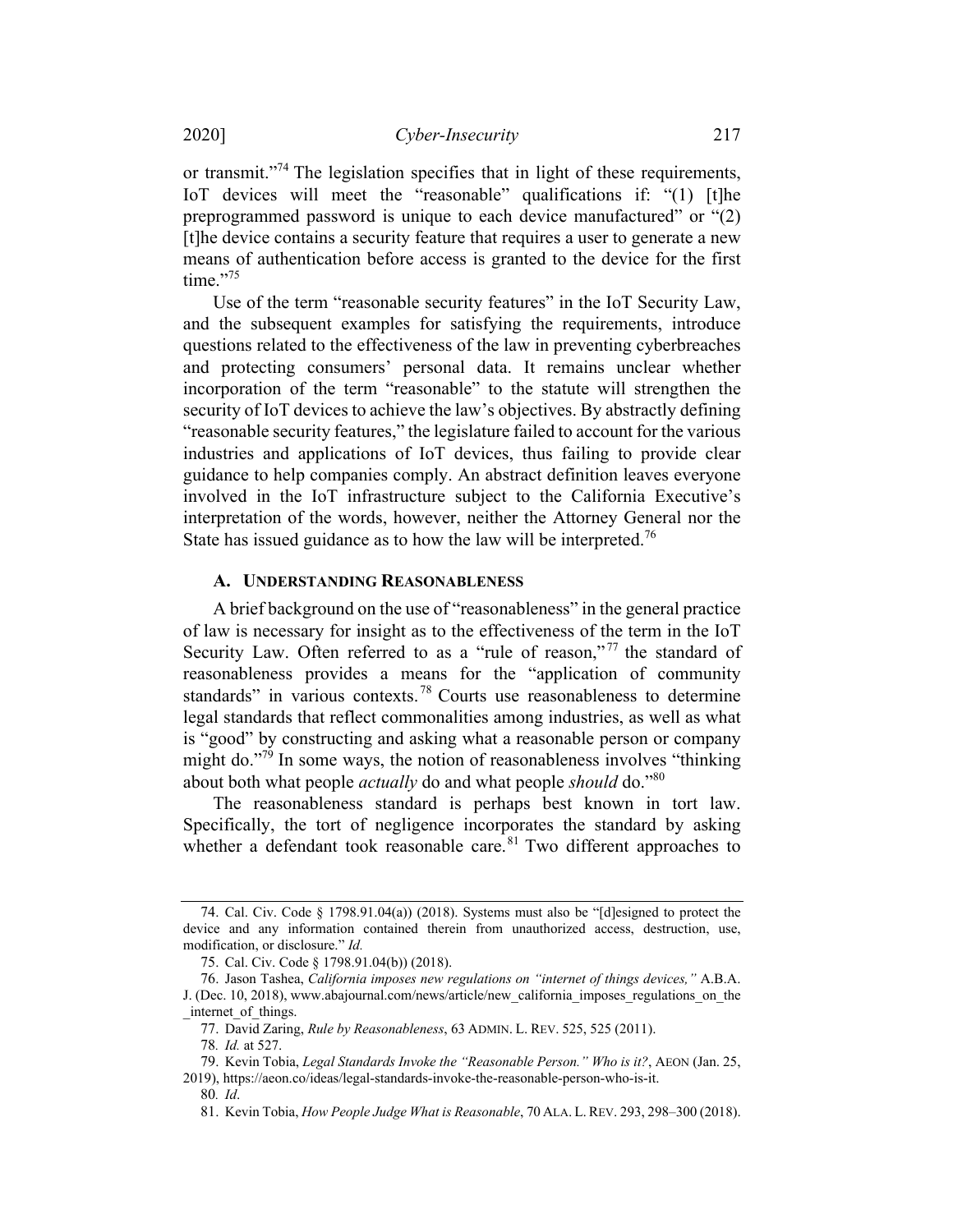interpretation of the reasonable standards exist: some assess reasonableness by what is common (the statistical approach),  $82$  while others focus on reasonableness as what is good (the prescriptive approach).83 The statistical approach takes a more rigid and mathematical approach, while a prescriptive approach looks to balance the benefits and detriments to those within a group. Neither approach is rooted in expertise within a specific industry or field, but instead are focused on the average perspective. Thus, a reasonable or acceptable practice is not a reflection of best practices, but rather a general consensus.

#### B. CYBERSECURITY REGULATION USING REASONABLENESS

While the IoT Security Law is unique in that it focuses on manufacturers, the law resembles existing cybersecurity legislation that also incorporates standards of reasonableness. Governments at both the federal and state levels have enacted cybersecurity legislation to regulate private entities that handle sensitive information like personal health information and financial data. Weaknesses present in the Health Insurance Portability and Accountability Act of 1996 (HIPAA) $^{84}$  and cybersecurity regulations promulgated by the New York Department of Financial Services (NYFDS)<sup>85</sup> reflect the need for regulations that incorporate stricter security standards beyond mere reasonability.

#### 1. HIPAA

HIPAA resulted from Congress' desire to decrease healthcare costs by minimizing fraud and abuse within the healthcare industry.<sup>86</sup> Medical records, for instance, are purported to be valued on the black market at more than ten times that of the going rate for other personal information like credit

<sup>82.</sup> The statistical approach "focuses on defining the appropriate standard of precautions to be taken" by looking at how people typically act in a similar situation. It considers what a hypothetical average person might do as a standard for what constitutes the requisite level of care. It does not take into account the expertise or perspective of judges in setting the standard. Id. at 299, 301.

<sup>83.</sup> The prescriptive approach incorporates multiple theories, such as a cost benefit analysis related to welfare maximization, and community values. Id. at 302.

<sup>84.</sup> The Health Insurance Portability and Accountability Act of 1996, 45 C.F.R. §§ 164.502(b), 164.514(d) (2017) [hereinafter HIPAA].

<sup>85.</sup> Compilation of Codes, Rules, and Regulations of the State of New York Currentness, 23 NY ADC 500.0 (2017) [hereinafter NYCRR 500].

<sup>86.</sup> HIPAA's associated House Report chronicles the Federal Government's attempts to "improve portability and continuity of health insurance coverage in the group and individual markets, to combat waste, fraud, and abuse in health insurance and health care delivery, to promote the use of medical savings accounts, to improve access to long-term care services and coverage, to simplify the administration of health insurance, and for other purposes," H.R. Rep. No. 104-496, at 69–70 (1996), reprinted in 1996 U.S.C.C.A.N 1865 at 1869. See also Deborah Buckman, Validity, Construction, and Application of Health Insurance Portability and Accountability Act of 1996 (HIPAA) and Regulations Promulgated Thereunder, 194 A.L.R. FED. 133, 134 (2004).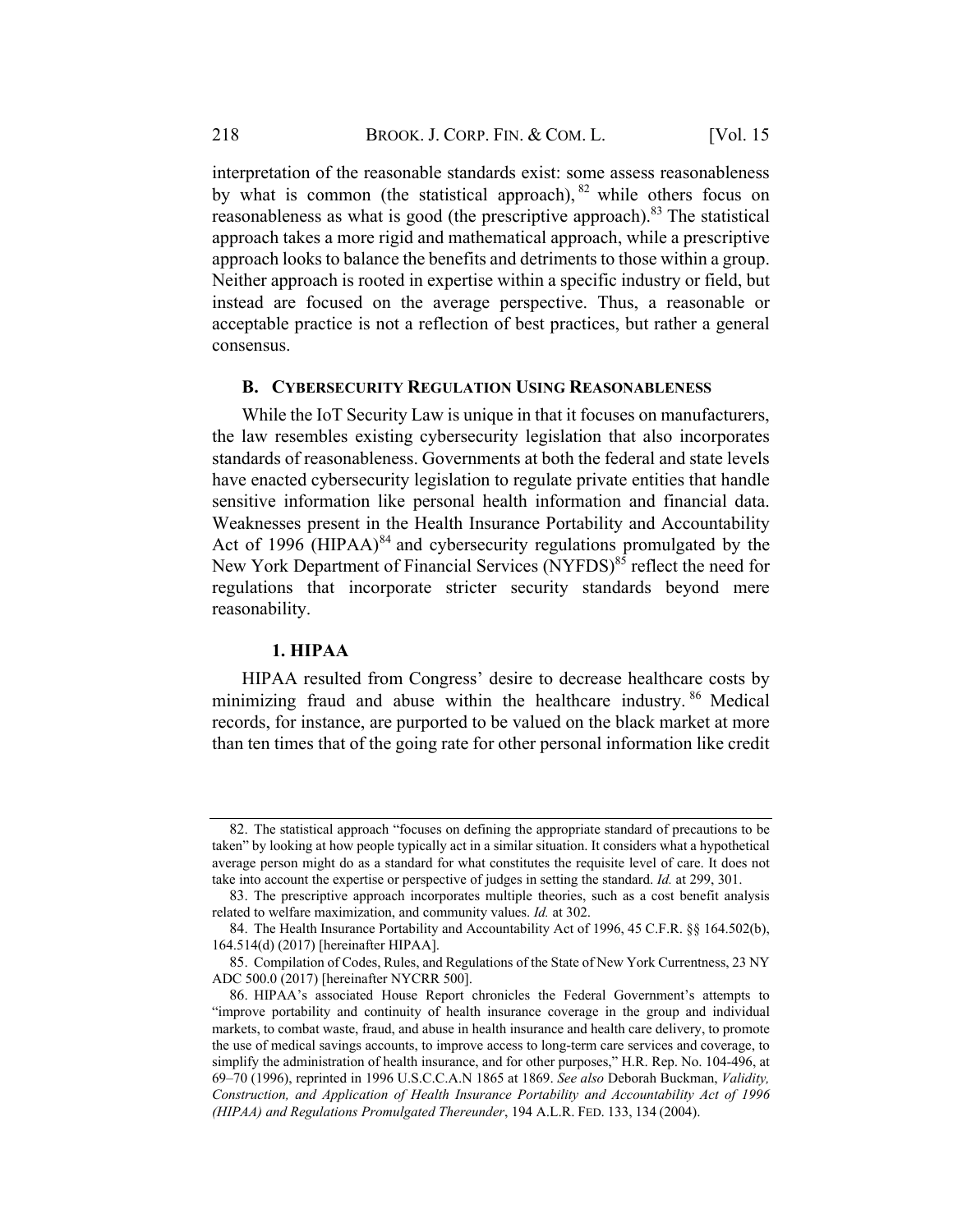cards.<sup>87</sup> Medical records contain sensitive information, known as personally identifiable information (PII), and HIPAA guidelines seek to protect this information by placing security requirements on health care providers, plans, and third parties, such as billing companies.<sup>88</sup>

Unlike the IoT Security Law, HIPAA does not regulate manufacturers. Title II, Section F of HIPAA lays out the purpose of the law, which includes "standards and requirements for the electronic transmission of certain healthcare information."89 Companies covered under HIPAA are required to perform a risk analysis and management in order to determine if security requirements are *reasonable* and appropriate.<sup>90</sup> Reasonable steps include evaluating "the likelihood and impact of potential risks to [electronic personal health information]," <sup>91</sup> "implementing appropriate security measures to address the risks identified in the risk analysis," <sup>92</sup> and "documenting the chosen security measures and . . . the rationale for adopting those measures."<sup>93</sup> Companies must also maintain "continuous, reasonable, and appropriate security protections."94

Reasonableness requirements recognize that different entities face unique cybersecurity risks.<sup>95</sup> "What is appropriate [or reasonable] for a particular covered entity will depend on the nature of the covered entity's business, as well as the covered entity's size and resources."<sup>96</sup> If a cyber breach occurs, entities under HIPAA "must take reasonable steps to cure the breach or end the violation."97 The reasonable and appropriate aspects of the security rule are flexible in that they can be manipulated as long as the "objectives of the requirement" are achieved.<sup>98</sup> Some software companies

96. Id.

<sup>87.</sup> Caroline Humer & Jim Finkle, Your Medical Record is Worth More to Hackers than Your Credit Card, REUTERS (Sept. 24, 2014), https://www.reuters.com/article/us-cybersecurityhospitals/your-medical-record-is-worth-more-to-hackers-than-your-credit-cardidUSKCN0HJ21I20140924.

<sup>88.</sup> Glyn Cashwell, Cyber-Vulnerabilities & Public Health Emergency Response, 21 J. HEALTH CARE L. & POL'Y 29, 38 (2018).

<sup>89.</sup> HIPAA § 261. The efforts devoted to developing HIPPA standards with an electronic focus highlight not only the rising prevalence of technology in the healthcare industry at the time, but the potential for increased fraud and abuse within the healthcare industry stemming from the availability of medical records in an electronic format.

<sup>90.</sup> Cashwell, supra note 88, at 38.

<sup>91.</sup> HIPAA § 164.306(b)(iv).

<sup>92.</sup> HIPAA § 164.308(a)(1)(ii)(B).

<sup>93.</sup> HIPAA § 164.306(d)(3)(ii)(B)(1); HIPPA § 164.316(b)(1).

<sup>94.</sup> HIPAA § 164.306(e).

<sup>95</sup>. Summary of the HIPAA Security Rules, U.S. DEP'T. HEALTH & HUM. SERVS., https:// www.hhs.gov/hipaa/for-professionals/security/laws-regulations/index.html (last visited Oct. 26, 2019).

<sup>97.</sup> HIPAA § 164.314(a)(1)(ii).

<sup>98.</sup> Breaking Down the HIPAA Security Rule, ACCOUNTABLE (June 2, 2020), https://www.accountablehq.com/post/breaking-down-the-hipaa-security-rule.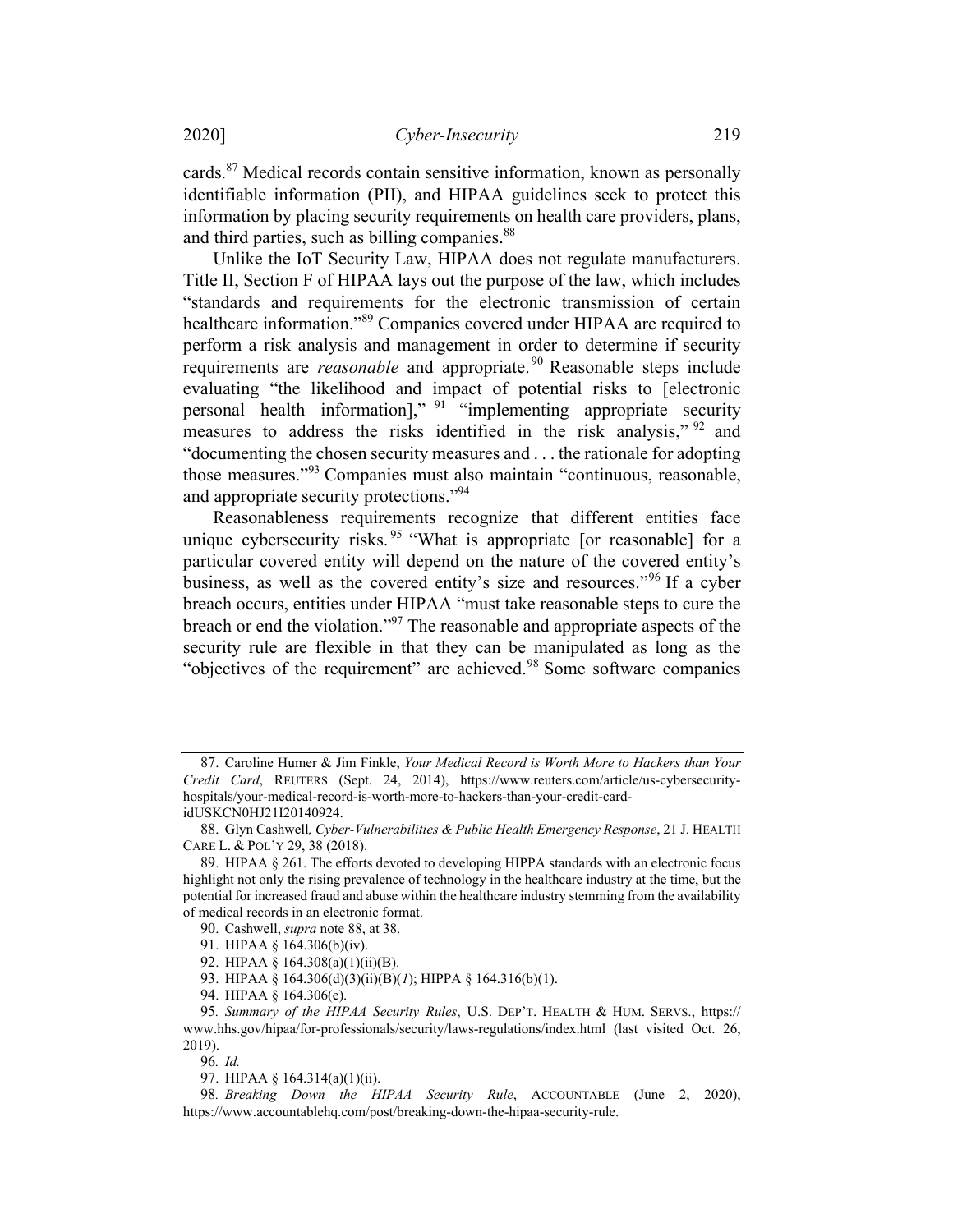even provide online guidance as to how a company can "bend the security rule 'reasonably' and 'appropriately."<sup>99</sup>

The adequacy of the HIPAA security rule is called into question when considering the sheer number of data breaches within the healthcare sector each year. In 2019, for example, reports from the United States Department of Health and Human Services published a list of 418 HIPAA breaches that occurred from email breaches and server hacking that led to the compromise of personal data belonging to over 34 million Americans.<sup>100</sup>

The Office of Civil Rights (OCR) is responsible for enforcing HIPAA compliance and investigating companies who violate the law.<sup>101</sup> However, "[t]he vast majority of cases investigated by OCR arise from complaints received rather than from OCR's own fact-finding investigations." $102$  If a violation is confirmed, rather than issue fines or impose sanctions on entities who fall under HIPAA, "OCR takes an active role in working with the entities investigated to reform practices that do not comply with HIPAA regulations."  $103$  In 2014, for example, only seven percent of all cases investigated resulted in a corrective action. Further, there have been 73,288 instances total in which OCR did not take action and investigate potential HIPAA violations.<sup>104</sup> In these instances, OCR independently determined it could not take action because it "did not have the jurisdiction to investigate the entity subjected to the complaint or the perceived privacy violation was simply not covered under HIPAA."<sup>105</sup> This included complaints that were not filed within the requisite time period.<sup>106</sup>

Despite HIPAA's security requirements, numerous breaches and investigations endure, and in some instances, institutions previously investigated by OCR continue to violate the law; in 2019, the University of Rochester Medical Center paid a multi-million dollar fine for failure to encrypt its mobile devices like flash drives and laptops, which led to disclosure of protected data years after a previous investigation for a similar

<sup>99</sup>. See HIPAA: How to bend the security rule 'reasonably' and 'appropriately,' CALYPTIX (Nov. 17, 2014), https://www.calyptix.com/regulations/hipaa-how-to-bend-the-security-rulereasonably-and-appropriately/.

<sup>100.</sup> Hoala Greevy, HIPAA breaches in 2019: A year in review, PHYSICIANS PRAC. (Mar. 11, 2020), https://www.physicianspractice.com/view/hipaa-breaches-2019-year-review.

<sup>101</sup>. See generally Enforcement Process, U.S. DEP'T HEALTH & HUM. SERVS. (June 17, 2017), https://www.hhs.gov/hipaa/for-professionals/compliance-enforcement/enforcementprocess/index.html.

<sup>102</sup>. The Ultimate HIPAA Guide: The Facts You Need to Know, EVISIT, https:// evisit.com/resources/hipaa-guide/#7 (last accessed Oct. 5, 2020).

<sup>103.</sup> In more than 24,047 cases, OCR resolved the matters by identifying and assisting entities or companies with implementing corrective practices to ensure that they do not repeat the same violations. Id.

<sup>104</sup>. Id.

<sup>105</sup>. Id.

<sup>106</sup>. Id.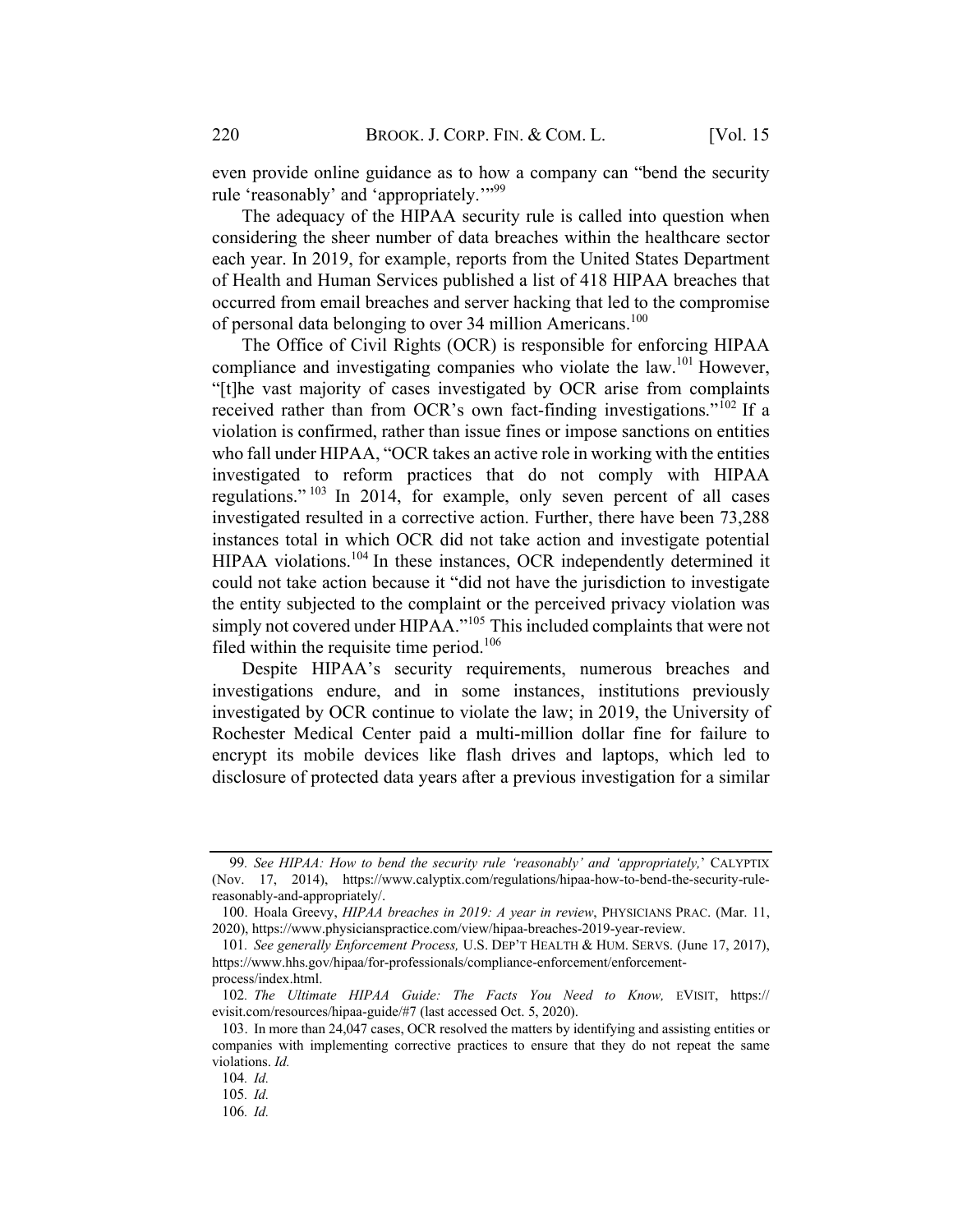issue. <sup>107</sup> Thus, HIPAA's reasonability-focused compliance standard fails to protect peoples' medical records.

## 2. The New York State Department of Financial Services NYDFS

The New York state legislature in turn has focused on reasonability in its efforts to regulate the security practices of private financial institutions. NYDFS's Cybersecurity Regulation, <sup>108</sup> for example, places cybersecurity requirements on certain financial institutions<sup>109</sup> operating within the state.<sup>110</sup> and incorporates reasonable notification requirements in the event of a cyber breach.<sup>111</sup> The NYDFS commented on the reporting requirements, defining a "reasonable likelihood of material [harm]" <sup>112</sup> to include "unsuccessful attacks that appear particularly significant based on the Covered Entity's understanding of the risks it faces."<sup>113</sup> Unlike HIPAA, the NYDFS remains overall, deferential to private financial services, trusting that "Covered Entities will exercise appropriate judgment as to which unsuccessful attacks must be reported and does not intend to penalize Covered Entities for the exercise of honest, good faith judgment."<sup>114</sup> What constitutes a reasonable notification, then, is left to a financial institution's own judgement. As a result, the NYDFS Cybersecurity Regulation not only substitutes government

108. 23 NYCRR 500.

109. These financial institutions are referred to as "Covered Entities" under the legislation. See generally 23 NYCRR 500.

112. 23 NYCRR 500.17(a)(2).

114. Id.

<sup>107.</sup> "In 2010, OCR investigated URMC concerning a similar breach involving a lost unencrypted flash drive and provided technical assistance to URMC. Despite the previous OCR investigation, and URMC's own identification of a lack of encryption as a high risk to ePHI, URMC permitted the continued use of unencrypted mobile devices." Research Center's Failure to Encrypt Mobile Devices Leads to \$3 Million HIPAA Settlement, SEC. MAG. (Nov. 7, 2019), https://www.securitymagazine.com/articles/91236-failure-to-encrypt-mobile-devices-leads-to-3 million-hipaa-settlement.

<sup>110.</sup> Juliana De Groot, What is the NYDFS Cybersecurity Regulation? A Cybersecurity Compliance Requirement for Financial Institutions, DIGIT. GUARDIAN DATA INSIDER (Oct. 24, 2019), https://digitalguardian.com/blog/what-nydfs-cybersecurity-regulation-new-cybersecuritycompliance-requirement-financial.

<sup>111.</sup> Id. Specifically, "[e]ach Covered Entity shall notify the superintendent as promptly as possible but in no event later than 72 hours from a determination that a Cybersecurity Event has occurred that is either of the following: . . . (2) Cybersecurity Events that have a reasonable likelihood of materially harming any material part of the normal operation(s) of the Covered Entity." 23 NYCRR 500.17(a)(2).

<sup>113.</sup> "The [NYDFS'] notice requirement is intended to facilitate information sharing about serious events that threaten an institution's integrity and that may be relevant to the [NYDFS'] overall supervision of the financial services industries," and thus may extend beyond solely the effect of causing "material consumer harm."" FAQs: 23 NYCRR Part 500 - Cybersecurity, N.Y. STATE DEP'T. FIN. SERVS., https://www.dfs.ny.gov/industry\_guidance/cyber\_faqs (last visited Oct. 26, 2019).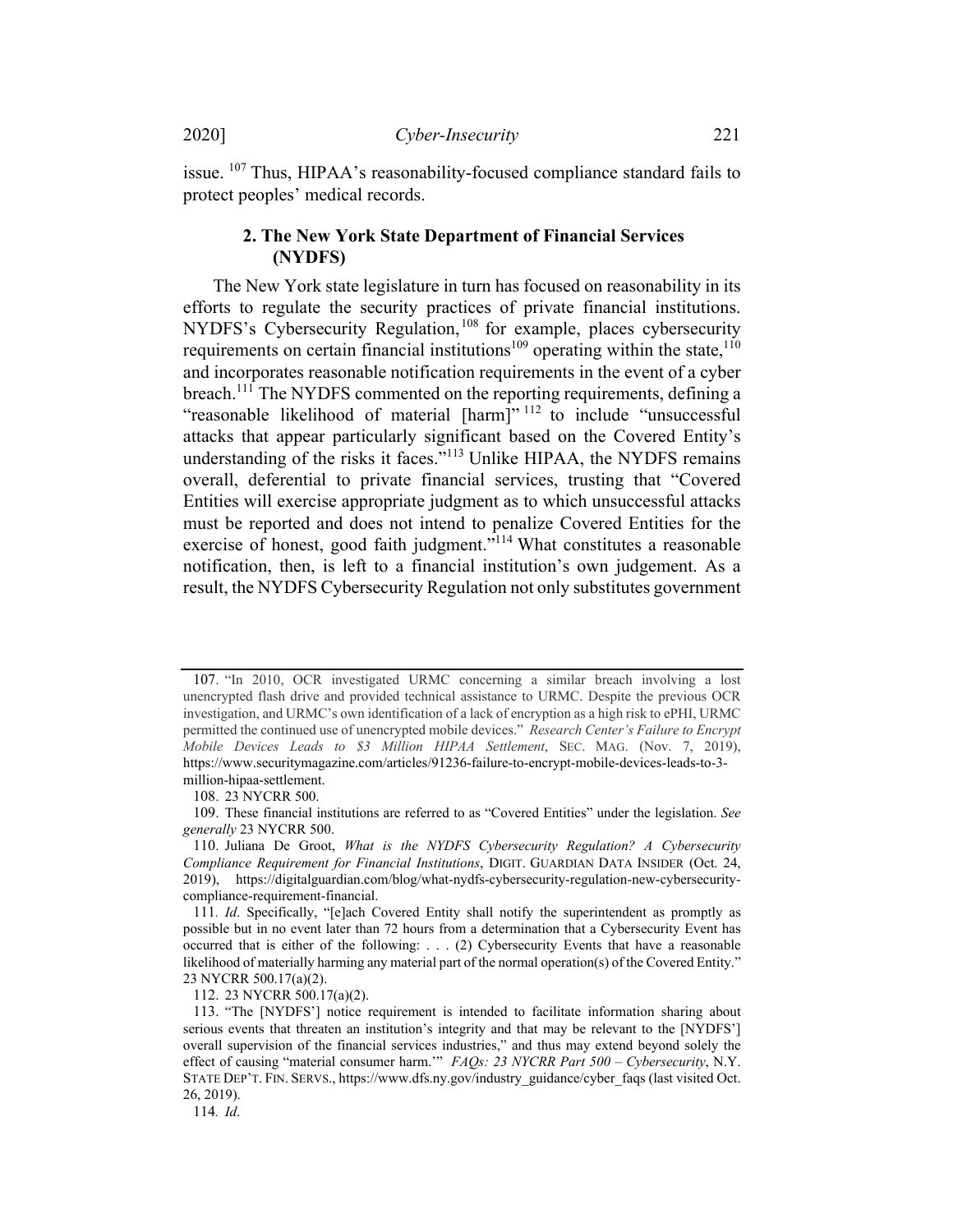oversight for private company discretion, but at no point "purport[s] to judge a cybersecurity program's quality"<sup>115</sup>

Further, since enacting the legislation in 2017, the State of New York has hesitated to enforce the law and did not file its first set of charges until July 2020, approximately two years after the breach in that case.<sup>116</sup> Here, First American Title Insurance Company experienced a breach resulting from a cyber vulnerability, which led the NYDFS to accuse the company of violating six provisions of the regulations.<sup>117</sup> However, there are significant issues with the charges because they do not reference particular aspects of the regulations that were not met, but instead argue that the company's cybersecurity program was inadequate.<sup>118</sup> What purpose, then, does this regulation serve if it provides no guidance as to how a company should structure its cybersecurity program or the minimum requisite features that must be met to avoid penalty?

#### C. COURT EVALUATIONS OF THE REASONABLENESS STANDARD

A vague characterization of the term "reasonable" by both federal and state legislatures is paralleled in the approach taken by courts and agencies. Experts argue that although both technical and legal professionals understand that reasonable cybersecurity features are required, there is no adequate definition of what is "reasonable."<sup>119</sup> As a starting point, some claim that "reasonableness is defined by your company itself. You have to start the process with a risk assessment . . . you have to prioritize, [and] you have to develop a plan. Then you implement appropriate policies, procedures, tools, [and] strategies."<sup>120</sup> Some legal experts have commented that defining the reasonable standard is an exhaustive task that can best be done by summarizing what a reasonable cybersecurity feature is not.<sup>121</sup>

Rather than provide a precise definition of the reasonableness standard in the context of cybersecurity, some courts established tests to determine

<sup>115.</sup> Peter Jaffe, Problems with New York's first enforcement action under its financial cyber regulations, FRESHFIELDS BRUCKHAUS DERINGER (July 24, 2020), https://digital.freshfields.com /post/102gc63/problems-with-new-yorks-first-enforcement-action-under-its-financial-cyber-regul.

<sup>116.</sup> Chris Brook, NYDFS Charges First Company for Violating its Cybersecurity Regulation, DIGIT. GUARDIAN (July 30, 2020), https://digitalguardian.com/blog/nydfs-charges-first-companyviolating-its-cybersecurity-regulation.

<sup>117</sup>. Id.

<sup>118</sup>. See Jaffe, supra note 115.

<sup>119.</sup> Bruce Sussman, Cyberlaw 2019: How Courts See 'Reasonable Cybersecurity', SECUREWORLD (Mar. 26, 2019), https://www.secureworldexpo.com/industry-news/reasonablecybersecurity-2019.

<sup>120</sup>. Id. Data privacy attorney Shawn Tuma has even likened a demonstration of reasonable security to an elementary math class, in that it is up to companies to themselves show the process they go through to implement cybersecurity features. Id.

<sup>121.</sup> Rick Lazio & Mike Davis, Cybersecurity Risk: What does a 'reasonable' posture entail and who says so?, CIO DIVE (July 22, 2019), https://www.ciodive.com/news/cybersecurity-risk-whatdoes-a-reasonable-posture-entail-and-who-says-so/559207/.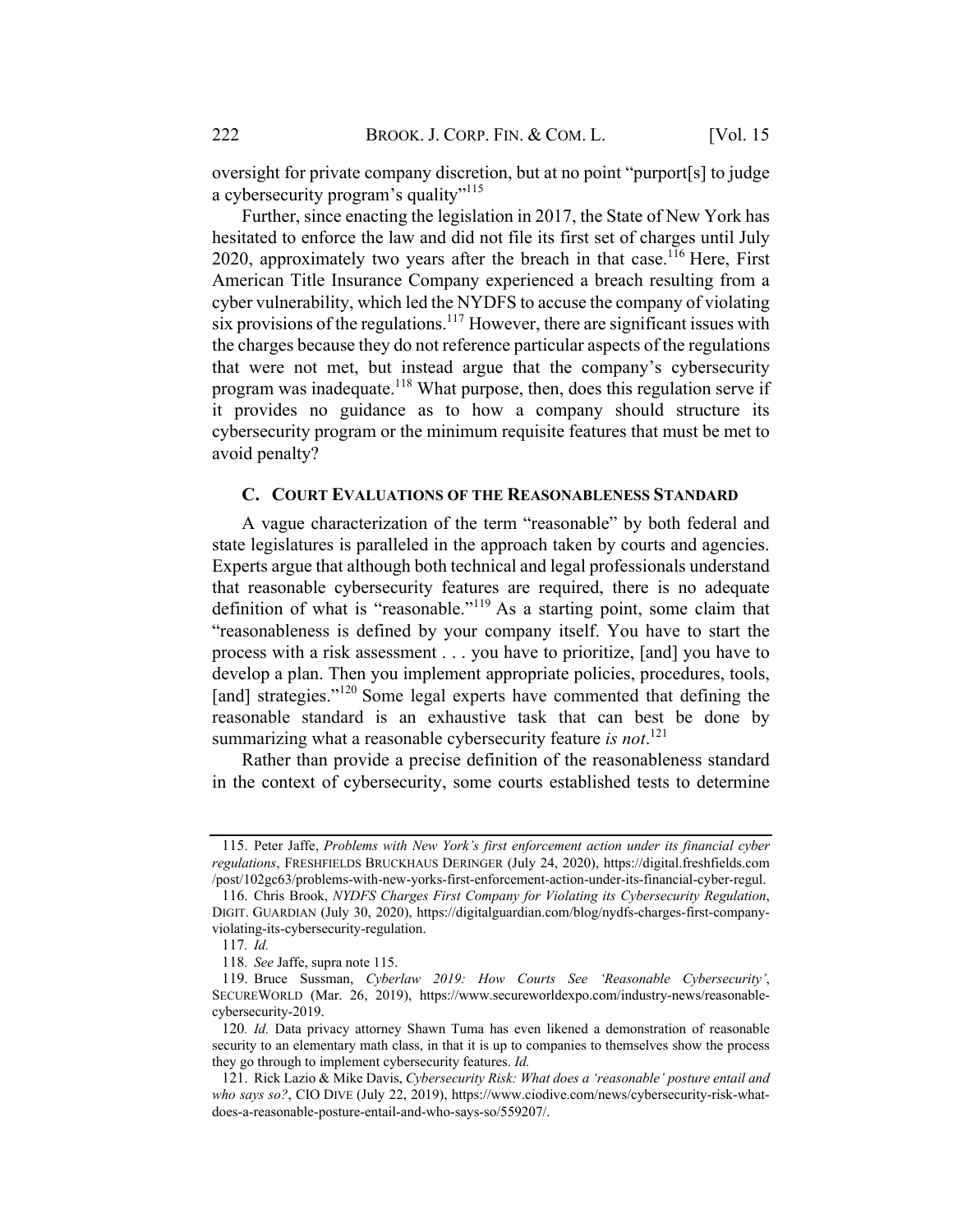whether a company undertook reasonable cybersecurity efforts in the course of its business and in protecting customer data. Of special note is the commonly used "risk/utility" test<sup>122</sup>—a balancing test that asks if the benefits of implementing cybersecurity features outweigh the burdens and costs of putting those features into place prior to a cyberattack.<sup>123</sup> In *In re Adobe Sys.* Privacy Litig.,  $124$  the U.S. District Court for the Northern District of California, San Jose division, ruled that plaintiff customers of Adobe had standing to assert claims that the company did not maintain reasonable security measures to protect the customers' personal information, since the risk that the customers' personal data would be misused by hackers was immediate and very real, and the customers incurred costs to mitigate the risk of harm.<sup>125</sup> The suit arose out of a July 2013 data breach that occurred when Adobe's servers were hacked, compromising the personal information the company collected from its customers, including names, emails, and credit card numbers.<sup>126</sup> For weeks, the hackers extracted data from servers before third-party security researchers alerted Adobe to the breach. <sup>127</sup> An independent third-party research organization later discovered Adobe source code on the Internet and also alerted Adobe that "researchers [had] concluded that Adobe security practices were deeply flawed and did not conform to industry standards."<sup>128</sup> Adobe's encryption protocol lacked the requisite strength to protect the customer information, and "Adobe similarly failed to employ intrusion detection systems, properly segment its network, or implement user or network level system controls."<sup>129</sup>

The plaintiffs in that case brought a cause of action for violations of parts of the California Civil Code known as the Customer Records Act  $(CRA)$ .<sup>130</sup> While the court did not specifically rule on whether Adobe's cybersecurity practices were reasonable upon summary judgment, the court did speak to what it considered during a reasonability analysis.<sup>131</sup> The court identified that there was an immediate and real risk that the plaintiffs' personal data would be misused by hackers in the event of a breach."<sup>132</sup>

129. Id.

<sup>122.</sup> The risk/utility test looks to see "whether a defendant's conduct was reasonable and conformed to others similarly situated in the same industry and if the potential harm outweighs the burden of implementing the proper measures to prevent such harm." Id.

<sup>123</sup>. See generally Lazio and Davis, supra note 121.

<sup>124</sup>. In re Adobe Sys. Privacy Litig., 66 F. Supp. 3d 1197 (N.D. Cal. 2014).

<sup>125</sup>. Id. at 1217.

<sup>126</sup>. Id. at 1206.

<sup>127</sup>. Id.

<sup>128</sup>. Id. at 1207.

<sup>130.</sup> The statute stated the following: "A business that owns, licenses, or maintains personal information about a California resident shall implement and maintain reasonable security procedures and practices appropriate to the nature of the information, to protect the personal information from unauthorized access, destruction, use, modification, or disclosure." Id. at 1210. Cal. Civ. Code §§ 1798.81.5 and 1798.82. (2020).

<sup>131</sup>. See supra note 122 and accompanying text.

<sup>132</sup>. In re Adobe Sys. Privacy Litig., 66 F. Supp. 3d at 1214.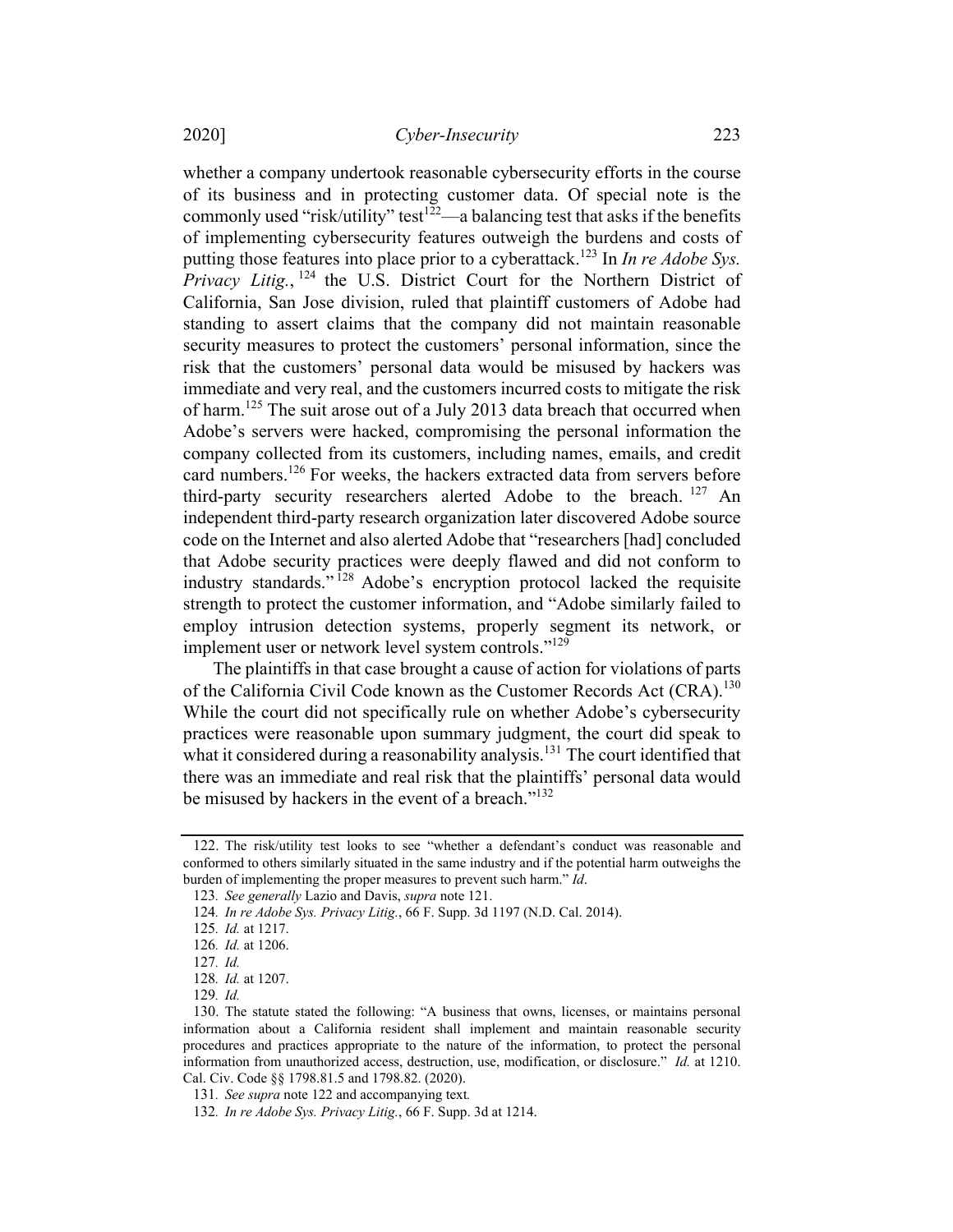Similar to legislatures, the Federal Trade Commission (FTC) references "reasonable security" in the agency's IoT device privacy and security guidelines.<sup>133</sup> Under Section 5(a) of the FTC Act,<sup>134</sup> which allows the FTC to sue companies for unfair or deceptive business practices, the FTC has made efforts to hold companies liable for poor cybersecurity practices.<sup>135</sup> In FTC v. Wyndham Worldwide Corporation, for example, the FTC brought suit against Wyndham Hotels under the act, citing specific practices that showed the company failed to implement reasonable cybersecurity measures, leading to multiple data breaches and theft of consumers' personal data.<sup>136</sup> The suit resulted in an order for injunction requiring Wyndham to "establish and implement and thereafter maintain a comprehensive information security program . . . that is reasonably designed to protect the security, confidentiality and integrity of cardholder data."137 However, the Third Circuit also ruled that there is no requirement for the FTC to put companies on notice and publish regulations as to what meets the "reasonable security standards" requirement.<sup>138</sup> While the court mentioned that industry standards can be used to inform companies about what practices are reasonable,<sup>139</sup> it did not account for less straightforward scenarios in which it may be more difficult to make a determination of reasonableness, such as instances a party cannot show that specific cybersecurity practices that are inadequate.

#### D. IS THE REASONABLENESS STANDARD EFFECTIVE?

As evidenced by the aforementioned healthcare breaches affecting at least 10% of the United States population,<sup>140</sup> and, in 2020, a four hundred percent increase in cyberattacks after the novel coronavirus pandemic,  $^{141}$  the flexible and malleable nature of the reasonableness standard has neither reduced the chance of cyberattack nor incentivized companies to develop

<sup>133.</sup> "What constitutes reasonable security for a given device will depend on a number of factors, including the amount and sensitivity of data collected, the sensitivity of the device's functionality, and the costs of remedying the security vulnerabilities." Internet of Things - Privacy & Security in a Connected World, FED. TRADE COMM'N 28 (2015), https://www.ftc.gov/system /files/documents/reports/federal-trade-commission-staff-report-november-2013-workshopentitled-internet-things-privacy/150127iotrpt.pdf.

<sup>134.</sup> 15 U.S.C. § 45 (2012).

<sup>135.</sup> Merritt Baer and Chinmayi Sharma, What Cybersecurity Standard Will a Judge Use in Equifax Breach Suits, LAWFARE BLOG (Oct. 20, 2017), https://www.lawfareblog.com/whatcybersecurity-standard-will-judge-use-equifax-breach-suits.

<sup>136.</sup> F.T.C. v. Wyndham Worldwide Corp., 799 F. Supp. 3d 236, 241 (3d Cir. 2015).

<sup>137.</sup> Stipulated Order for Injunction at 4 F.T.C. v. Wyndham Worldwide Corp, et al., 10 F.Supp.3d 602 (D.N.J. 2014) (No. 2:13-CV-01887-ES-JAD).

<sup>138.</sup> F.T.C. v. Wyndham Worldwide Corp., 799 F. Supp. at 255–56.

<sup>139</sup>. Id. at 241.

<sup>140.</sup> See generally Greevy, supra note 100.

<sup>141.</sup> Monstercloud, Top Cyber Security Experts Report: 4,000 Cyber Attacks a Day Since COVID-19 Pandemic, CISION PR NEWSWIRE (Aug. 11, 2020 12:45 PM), https://www. prnewswire.com/news-releases/top-cyber-security-experts-report-4-000-cyber-attacks-a-daysince-covid-19-pandemic-301110157.html.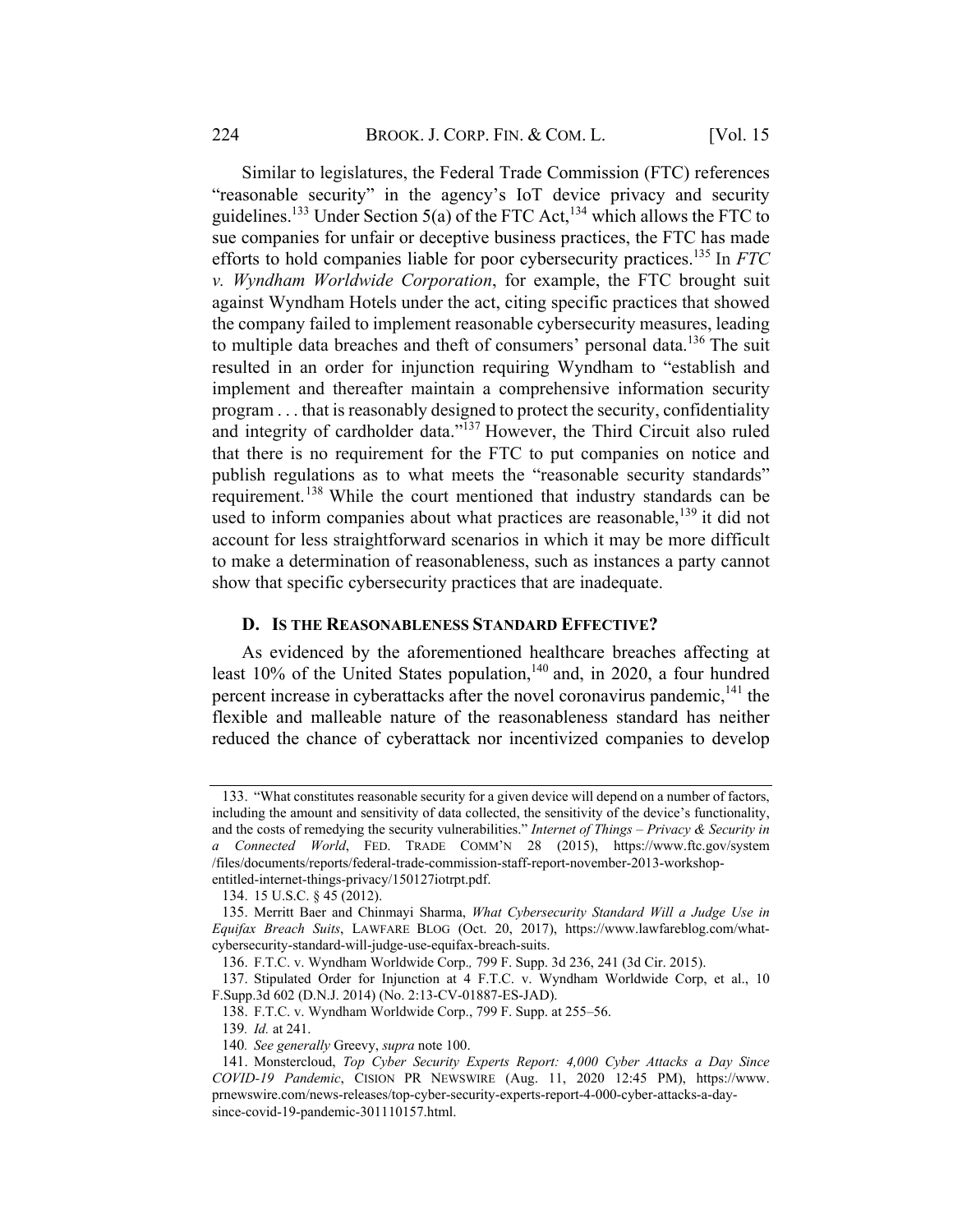#### 2020] Cyber-Insecurity 225

better cybersecurity programs. Incorporating reasonableness so frequently into cybersecurity legislation is retributive rather than proactive because the standard looks back at a company's practices at the time of breach and only reviews a company's cybersecurity safeguards after one has occurred.<sup>142</sup> There is little proof that the reasonableness standard actually reduces security breaches and incentivizes companies to take proper cybersecurity measures prior to the onset of a cyberattack. Though companies bear the responsibility of protecting their systems and devices from a cyberattack, they are not sufficiently incentivized to allot funds to cybersecurity, $143$  and as a result companies rely on the ambiguity of the standard to support poor practices.<sup>144</sup>

Respectively, governments are hesitant to regulate cybersecurity standards in the private sector even though more restrictive requirements and stronger cyber defense initiatives are necessary for security. <sup>145</sup> When governments do regulate, they use the confusing reasonableness standard which "offer[s] little specificity as to how to achieve actual compliance."<sup>146</sup> Confusion is exacerbated for companies that operate at multi-national levels because they have the unachievable task of determining what each jurisdiction considers to be reasonable.<sup>147</sup>

The IoT Security Law fails to provide companies with a concrete understanding of what constitutes a reasonable security feature. Like HIPAA, the IoT Security Law does not provide a uniform set of technical requirements or guidance for companies to follow, which allows companies to prioritize savings over adequate cybersecurity. Manufacturers will continue to use the flexible standard to their advantage, manipulating the facts to show that its actions and practices can be construed as reasonable. Further, because manufacturers use reasonableness to skirt the requirements of the law and save money, the industry standard is diluted; the minimal accepted requirements may not be a result of what companies in the industry think is adequate to protect a cyberattack, but instead what is cost effective.

Minimal regulation of private sector companies fosters a mentality in which companies do not prioritize the funding of cybersecurity measures and view these expenses as externalities.<sup>148</sup> Businesses fail to understand the need

<sup>142</sup>. See discussion supra Part I.A.

<sup>143.</sup> James Eastman, Avoiding Cyber-Pearl Harbor: Evaluating Government Efforts To Encourage Private Sector Critical Infrastructure Cybersecurity Improvements, 18 COLUM. SCI. & TECH. L. REV. 515, 530 (2017).

<sup>144.</sup> Cheryl Wang, Information Privacy and Data Security Laws: An Ineffective Regulatory Framework, COLUM. UNDERGRADUATE L. REV. BLOG (Oct. 31, 2017), https://blogs.cuit.columbia .edu/culr/2017/10/31/information-privacy-and-data-security-laws-an-inefficient-regulatoryframework/.

<sup>145</sup>. See Eastman, supra note 143, at 522.

<sup>146</sup>. What are your Legal & Reasonable Obligations when it comes to Cybersecurity?, HALOCK, https://www.halock.com/what-are-your-legal-obligations-when-it-comes-to-cybersecurity/ (last visited Oct. 26, 2019).

<sup>147</sup>. See id.

<sup>148</sup>. See Eastman, supra note 143, at 530.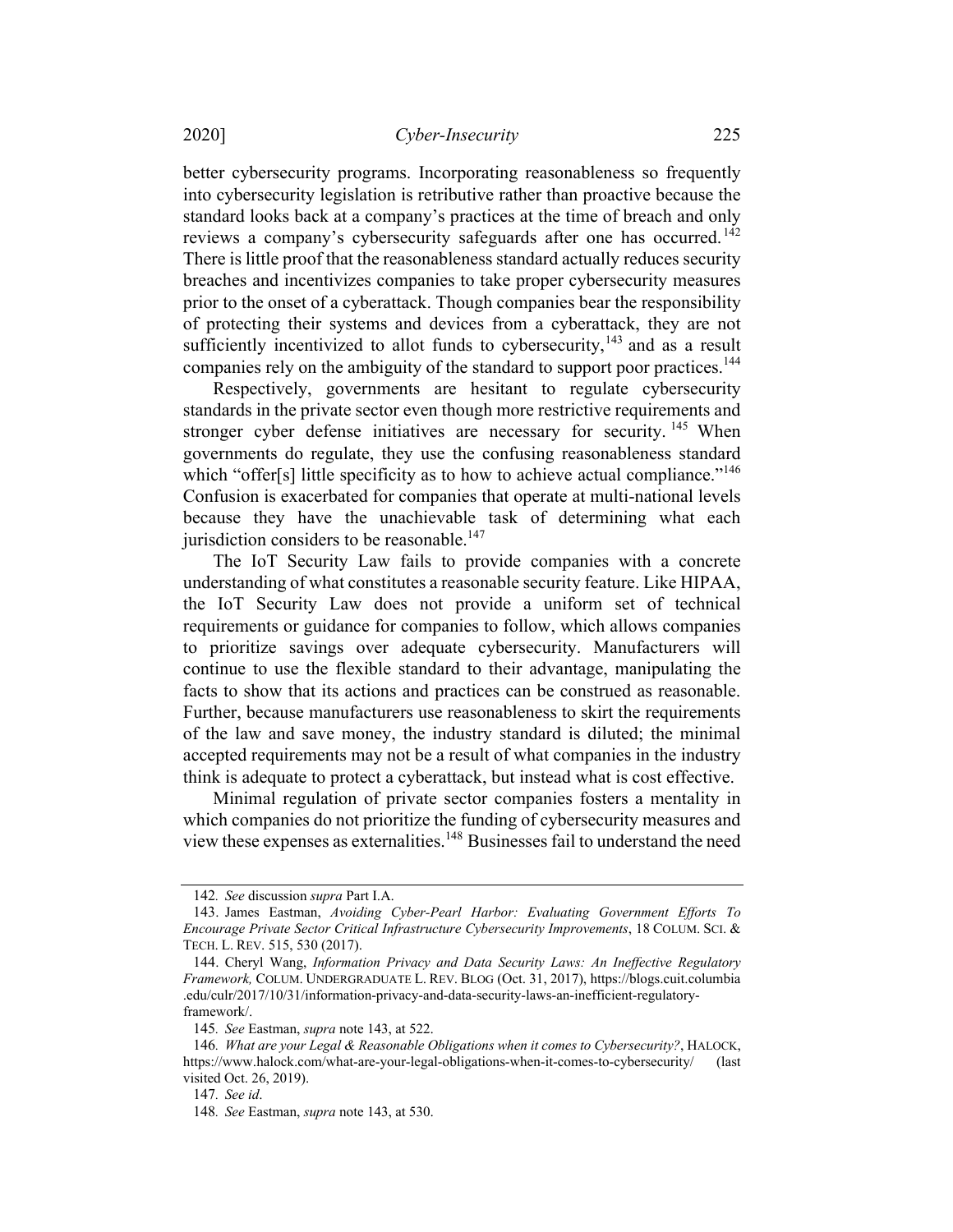for adequate cybersecurity measures because "they do not fully internalize the benefits, while others may benefit by being 'free rider[s]."<sup>149</sup>

#### **III. PROPOSING A NEW STANDARD**

Implementing the IoT Security Law with the reasonable language is doomed to fail, as it will neither lessen the risk of breach, nor hold companies accountable for poor cybersecurity practices. Additionally, the unique structure and interconnectedness of IoT devices guarantees that a relaxed standard will only compound the effects of cybercrime, as hackers will be able to infiltrate multiple devices through a single point source. The IoT Security Law must be rewritten to replace the reasonable standard with more technical industry standards and best practices, implementing recommendations promulgated from trade groups like the National Institute for Standards and Technology (NIST), along with findings from the FTC's staff report on the  $10T$ .<sup>150</sup> Implementation of industry guidelines into the statute, however, is no guarantee that companies will comply with the new California law. More must be done to ensure that the statute does not sit idle or is only invoked in the event of a cyberattack. Instead, California's legislature should look to the efforts of non-profit organizations such as ICANN,<sup>151</sup> an organization that handles both coordination of domain names and IP numbers, as well as domain name dispute resolutions, as an example of how to implement technical professionals to provide oversight and guidance to IoT device manufacturers. Further, an established public organization similar to that of ICANN should be created to regulate manufacturers in a proactive way that minimizes both injury from cyberattack and litigation after a cyberattack has occurred.

# A. INDUSTRY KNOWLEDGE AND BEST PRACTICES AS A REPLACEMENT FOR THE REASONABLENESS STANDARD

# 1. Why Best Practices are Beneficial to IoT Regulation – Moving Beyond Industry Standards

Industry standards $152$  and best practices are valuable tools because they incorporate norms within a field and address what a particular industry considers adequate. Industry standards are not customizable to an individual

<sup>149</sup>. Id. at 530.

<sup>150.</sup> Ieuan Jolly, FTC Recommends Privacy and Security Best Practices for the "Internet of Things," 20160513A NYCBAR 140, 140 (2015).

<sup>151</sup>. See generally IP2 Business Law Monographs 18.01, Copyright 2019, Matthew Bender & Company, Inc.

<sup>152.</sup> "As the name implies, an industry standard is the average by which those in a particular field govern themselves. It is the ordinary manner of doing things in that field and can serve to establish different things in various legal settings." What is the Relevance of "Industry Standards" Under the Law?, HG LEGAL.ORG LEGAL RESS., https://www.hg.org/legal-articles/what-is-the-relevance-ofindustry-standards-under-the-law-36794 (last visited Nov. 22, 2019).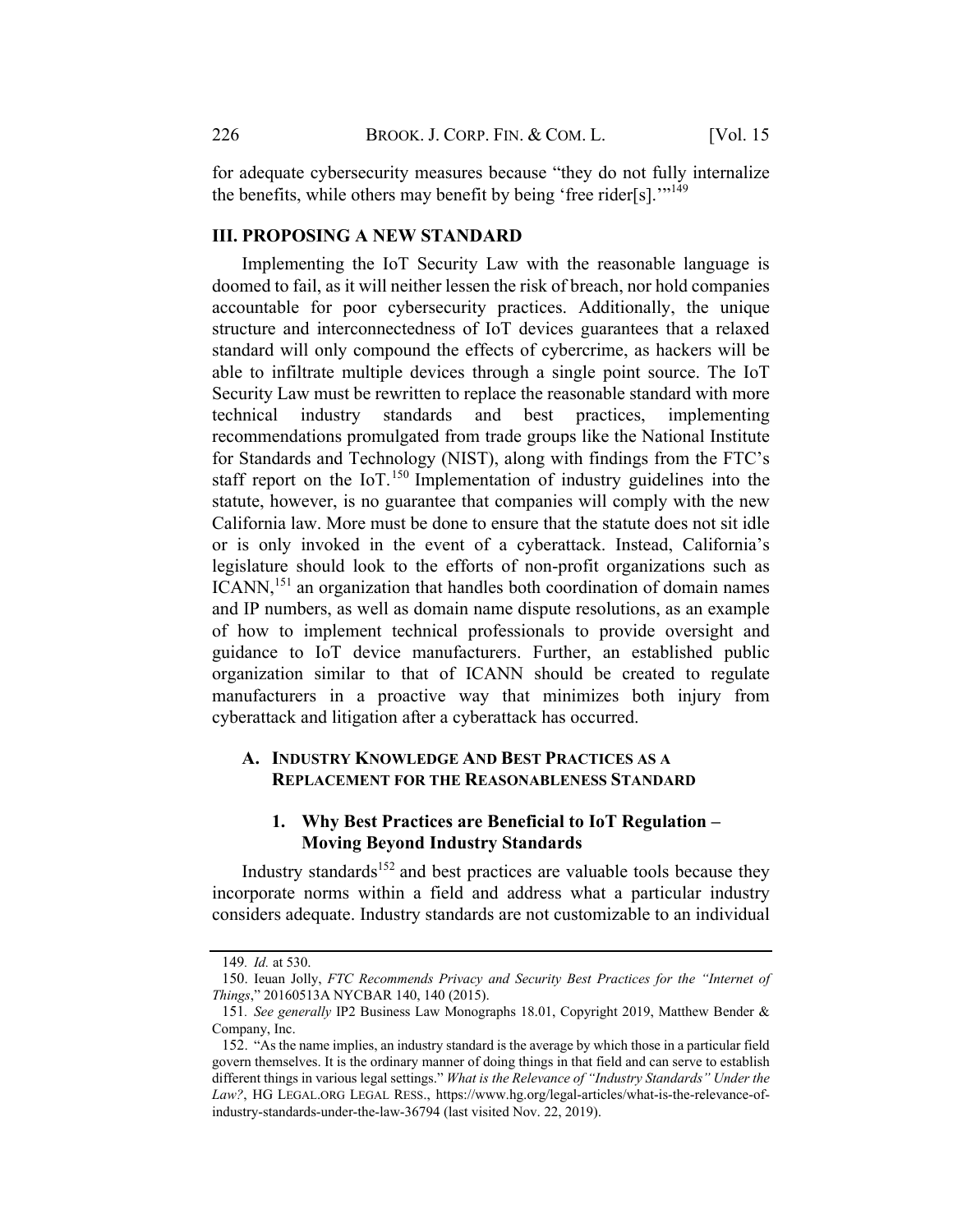company, but arise from a general consensus as to what is acceptable in daily practice. <sup>153</sup> Further, industry standards prevent courts from viewing a company in a vacuum, and instead gauge performance in relation to what those within the practice are doing and deem acceptable.<sup>154</sup> Accepted industry standards, while not necessarily binding unless present in statute, can potentially provide clarity to courts when assessing liability.<sup>155</sup> The invocation of industry standards often arises in the context of tort and contract litigation. <sup>156</sup> In personal injury litigation, for example, safety standards are used to determine whether a defendant has been negligent.<sup>157</sup> By relying on business practices present within an industry, courts can establish the duty of care that a defendant owes to a plaintiff in preventing an accident. <sup>158</sup> These standards are developed "by consensus,"<sup>159</sup> and enable courts to rule not only consistently, but in a way that recognizes the complexities and differences among industries.

In many ways, the duty of care in preventing an accident is similar to a duty to prevent a cyberbreach or cyberattack. Scholars have proposed a new tort of "negligent enablement" <sup>160</sup> that holds software vendors liable for failure to incorporate reasonable security measures into their products and services.<sup>161</sup> The need for liability in the context of cybersecurity is warranted, given that vendors and manufacturers are better able to protect against cyberbreaches than product users.<sup>162</sup>

However, many judges lack technical competency and are unfamiliar with the topic of cybersecurity, thus making it difficult for courts to accurately assess whether a company has undertaken "reasonable cybersecurity measures" in the manufacture of its IoT devices. Though the America Bar Association has, in its Model Rules of Professional Conduct, incorporated a duty to be competent in technology to "keep abreast of

<sup>153</sup>. Id.

<sup>154</sup>. See id.

<sup>155.</sup> Thilo Schmidt, The legal significance of standards, DIN, https://www.din.de/en/aboutstandards/standards-and-the-law/legal-significance-of-standards (last visited Nov. 22, 2019).

<sup>156</sup>. What is the Relevance of "Industry Standards" Under the Law?, supra note 154.

<sup>157.</sup> Harry M. Philo, Use of Safety Standards, Codes and Practices in Tort Litigation, 41 NOTRE DAME L.REV. 1, 1 (1965).

<sup>158.</sup> The notion of relying on industry standards is not novel to the courts. Judge Learned Hand famously spoke to courts' reliance on industry best practices to determine negligence. "There are, no doubt, cases where courts seem to make the general practice of the . . . [industry] the standard of proper diligence; we have indeed given some currency to the notion ourselves. . ." The T.J. Hooper, 60 F.2d 737, 740 (2d Cir. 1932).

<sup>159.</sup> Philo, supra note 158, at 3–4.

<sup>160.</sup> Michael L. Rustad & Thomas H. Koenig, The Tort of Negligent Enablement of Cybercrime, 20 BERKELEY TECH. L.J. 1153, 1553 (2005).

<sup>161</sup>. Id. at 1557–8.

<sup>162</sup>. Id. at 1558.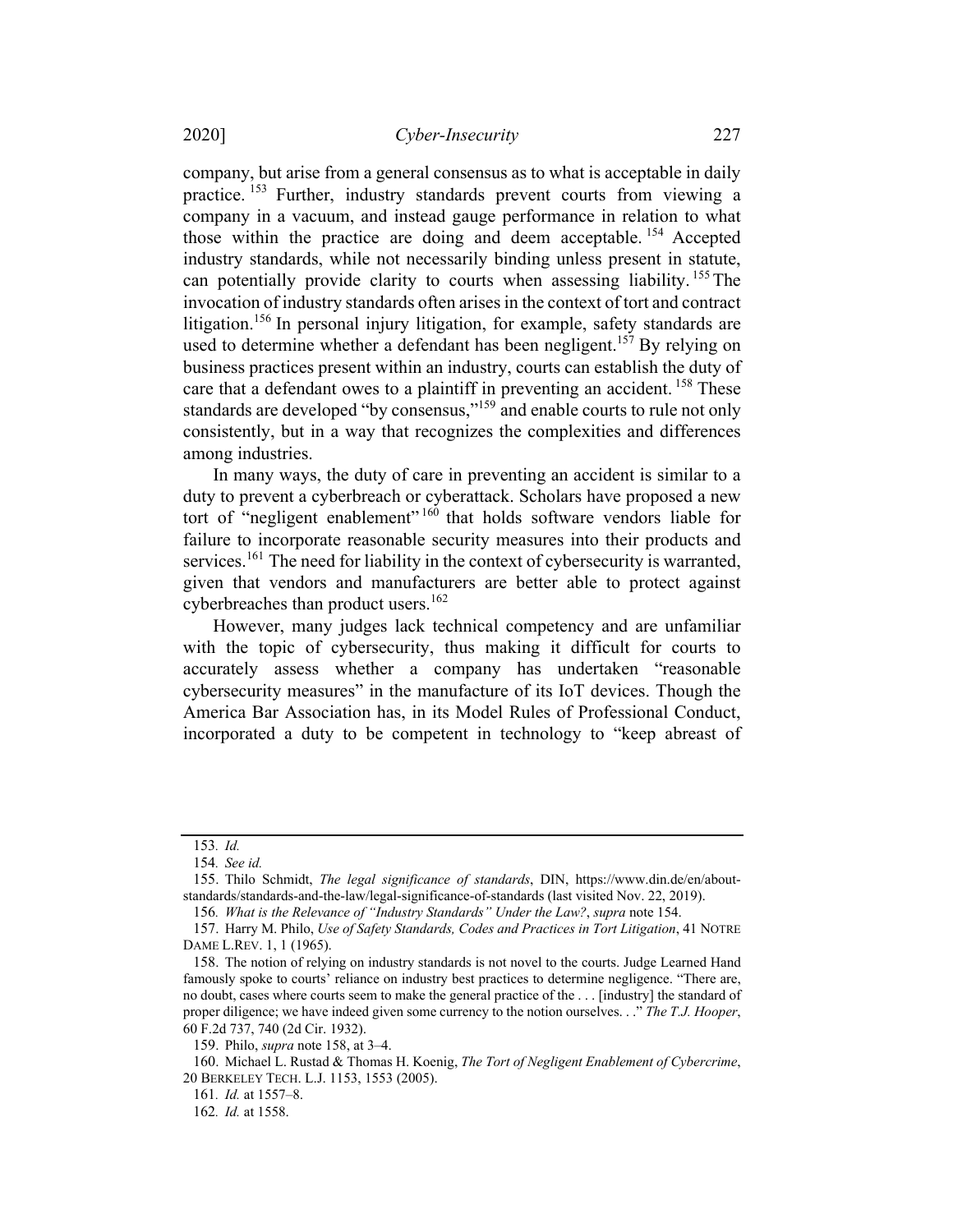changes in law and practice," these rules do not extend to judges.<sup>163</sup> The ABA and many state judicial conduct codes are instead devoid of any duty or requirement to understand technology or cybersecurity.<sup>164</sup> Evaluating whether an IoT manufacturer has built its device with "reasonable" security features requires a level of technological understanding that many judges cannot comprehend without guidance from professionals or experts. Replacing the reasonableness standard in the IoT Security Law with industry best practices will promote consistency and more accurate results, as judges will use these heightened and more technical requirements to guide them in the decision-making process. Courts will thus be required to issue decisions that align with what industry experts have deemed acceptable.

IoT technology industry best practices provide guidance as to what technologists consider adequate cybersecurity measures, given the cost of implementing security features and the prevalence of cyberattacks within the industry. Established industry best practices in the IoT Security Law will safeguard against courts' and governments' inability to understand the nuances of IoT technology.

## 2. Using Government Led Multi-Stakeholder Initiatives to Create a New Standard of Industry Best Practices

Many critics question the role of government in the regulation of technology, especially when industry curated standards reflect a better understanding of acceptable practices. Self-regulation schemes in the private security and military industries have grown to reflect the development of the industry,<sup>165</sup> as companies issue "codes of conduct" that apply to the entirety of an industry.166 Enforcement of industry standards within these sectors is successful through voluntary self-compliance, $167$  as companies recognize the collective benefit when individual companies adhere to codes of conduct developed by trade associations.<sup>168</sup> Self-regulation within the private security and military industries is not, however, without fault. Some question the efficacy of sanctions and the extent of individual accountability in any private industry.169 Self-regulation can lead to opportunistic behavior in which actors

<sup>163.</sup> Robert Ambrogi, It's Time to Extend the Duty of Tech Competence to Judges, EVOLVE L. (May 6, 2019), https://abovethelaw.com/legal-innovation-center/2019/05/06/it-is-time-to-extendthe-duty-of-tech-competence-to-judges/?rf=1.

<sup>164</sup>. Id.

<sup>165</sup>. See Daphne Richemond-Barak, Can Self-Regulation Work? Lessons From the Private Sector and Military Industry, 35 MICH. J. INT'L L. 773, 779 (2014).

<sup>166</sup>. Id. at 776.

<sup>167</sup>. Id. at 778.

<sup>168.</sup> Renee De Nevers, The Effectiveness of Self-Regulation by the Private Security and Military Industry, 30 J. PUB. POL'Y 119, 220-221 (2010).

<sup>169</sup>. See Richemond-Barak, supra note 165, at 792.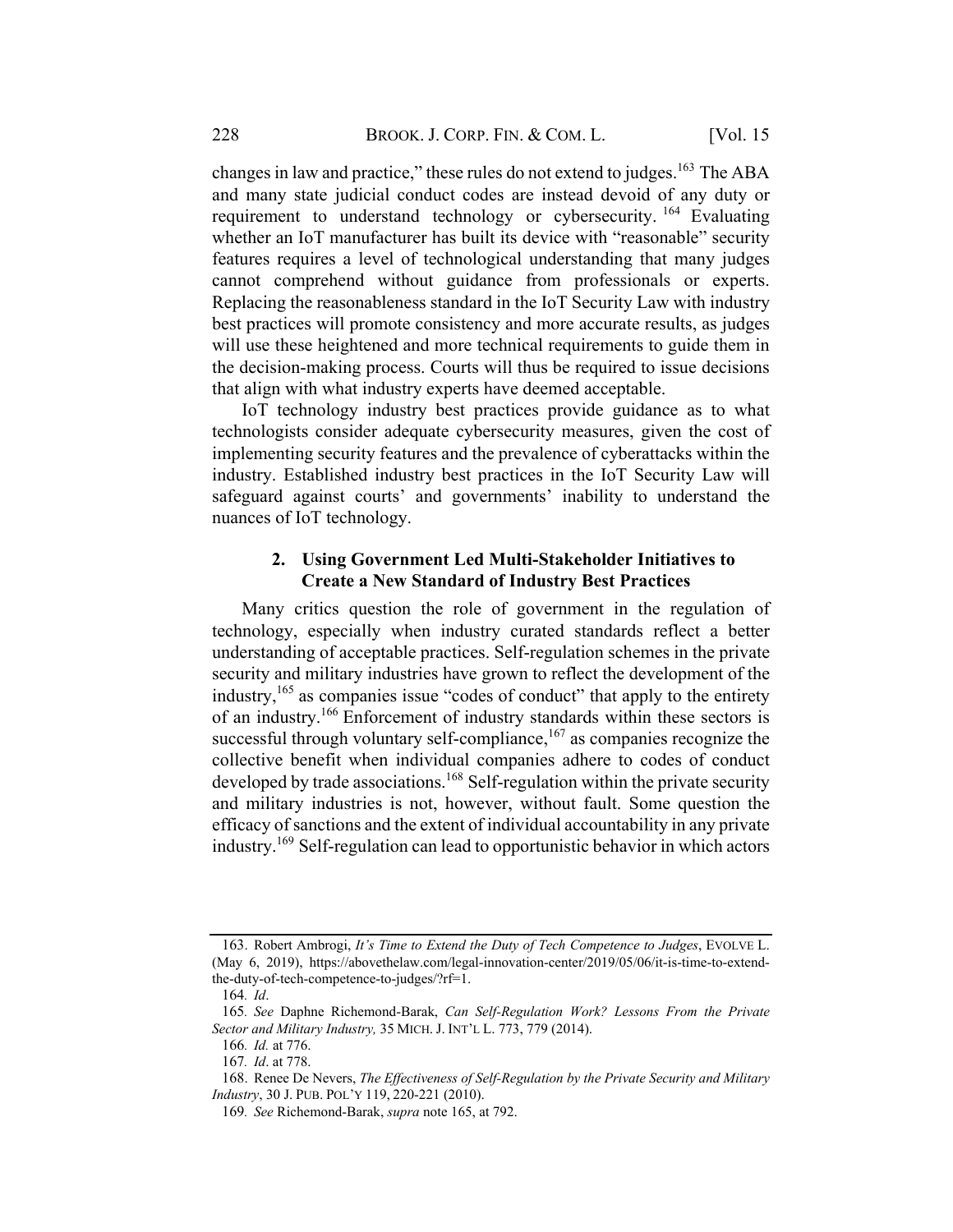who choose not to comply with the industry norms abuse their privileges while remaining undetected.<sup>170</sup>

It is not difficult to envision a scenario in which the IoT device industry, and even the technology industry as a whole, succumbs to opportunistic behavior by individual actors. Self-regulation of privacy has proven itself to be a failure,<sup>171</sup> as a lack of accountability, transparency, and consequences encourage noncompliance.<sup>172</sup> Self-regulation may lead the government to place too much trust in the private sector. As early as the Clinton Administration's 1997 "Framework for Global Electronic Commerce,"<sup>173</sup> the government has been reluctant to regulate technology, and instead has encouraged it to grow unchecked. <sup>174</sup> The Clinton framework referenced government involvement when "needed" and stated that in promoting commerce, its role was to provide support via a "predictable legal environment." <sup>175</sup> "Where governmental involvement is needed," the Framework continued, "its aim should be to support and enforce a predictable, minimalist, consistent, and simple legal environment for commerce." <sup>176</sup> Depending on the policy goals of an administration, government deference to self-regulation can instead lead companies to maximize profits rather than devote a portion of expenditures to cybersecurity. <sup>177</sup> More recently under the Trump Administration, the Department of Transportation advocated for reduced self-regulation in the context of "autonomous vehicle cybersecurity technology."178

177. The Darkening Storm of Cyberterrorism: International Policy Adaptation for Automotive Cybersecurity Regulations, 59 JURIMETRICS J 267, 289 (2019).

<sup>170</sup>. Id. at 793.

<sup>171.</sup> Ira S. Rubinstein, Privacy and Regulatory Innovation: Moving Beyond Voluntary Codes, 6 ISJLP 355, 356 (2011).

<sup>172</sup>. Id. at 366.

<sup>173.</sup> President William J. Clinton & Vice President Albert Gore, Jr., A Framework for Global Electronic Commerce, WHITE HOUSE (July 1, 1997), https://clintonwhitehouse4.archives.gov /WH/New/Commerce/read.html.

<sup>174.</sup> The Clinton Administration's position regarding the proliferation of the Internet was that "[g]overnments should encourage industry self-regulation private sector leadership" and "avoid undue restrictions on electronic commerce." "[P]arties should be able to enter into legitimate agreements to buy and sell products and services across the Internet with minimal government involvement or intervention." A Framework for Global Electronic Commerce Executive Summary, WHITE HOUSE, https://clintonwhitehouse4.archives.gov/WH/New/Commerce/summary.html (last visited Aug. 23, 2020). Ryan Hagemann, Jennifer Huddleston Skees, & Adam Thierer, Soft Law for Hard Problems: The Governance of Emerging Technologies in an Uncertain Future, 17 COLO. TECH. L.J. 37, 85 (2018).

<sup>175.</sup> Hagemann, Huddleston Skees, & Thierer, supra note 174, at 86.

<sup>176.</sup> President William J. Clinton & Vice President Albert Gore, Jr., A Framework for Global Electronic Commerce, WHITE HOUSE (July 1, 1997), https://clintonwhitehouse4.archives.gov/ WH/New/Commerce/read.html.

<sup>178.</sup> Frighteningly, the DOT has championed a mentality that fails to comprehend the long-term implications of inferior cybersecurity protections, and instead looks to encourage "new entrants" to the market. 149 NAT'L HIGHWAY TRAFFIC SAFETY ADMIN., AUTOMATED DRIVING SYSTEMS 2.0, at i, 1 (2017), https://www.nhtsa.gov/sites/nhtsa.dot.gov/files/documents/13069aads2.0\_090617\_v9a\_tag.pdf.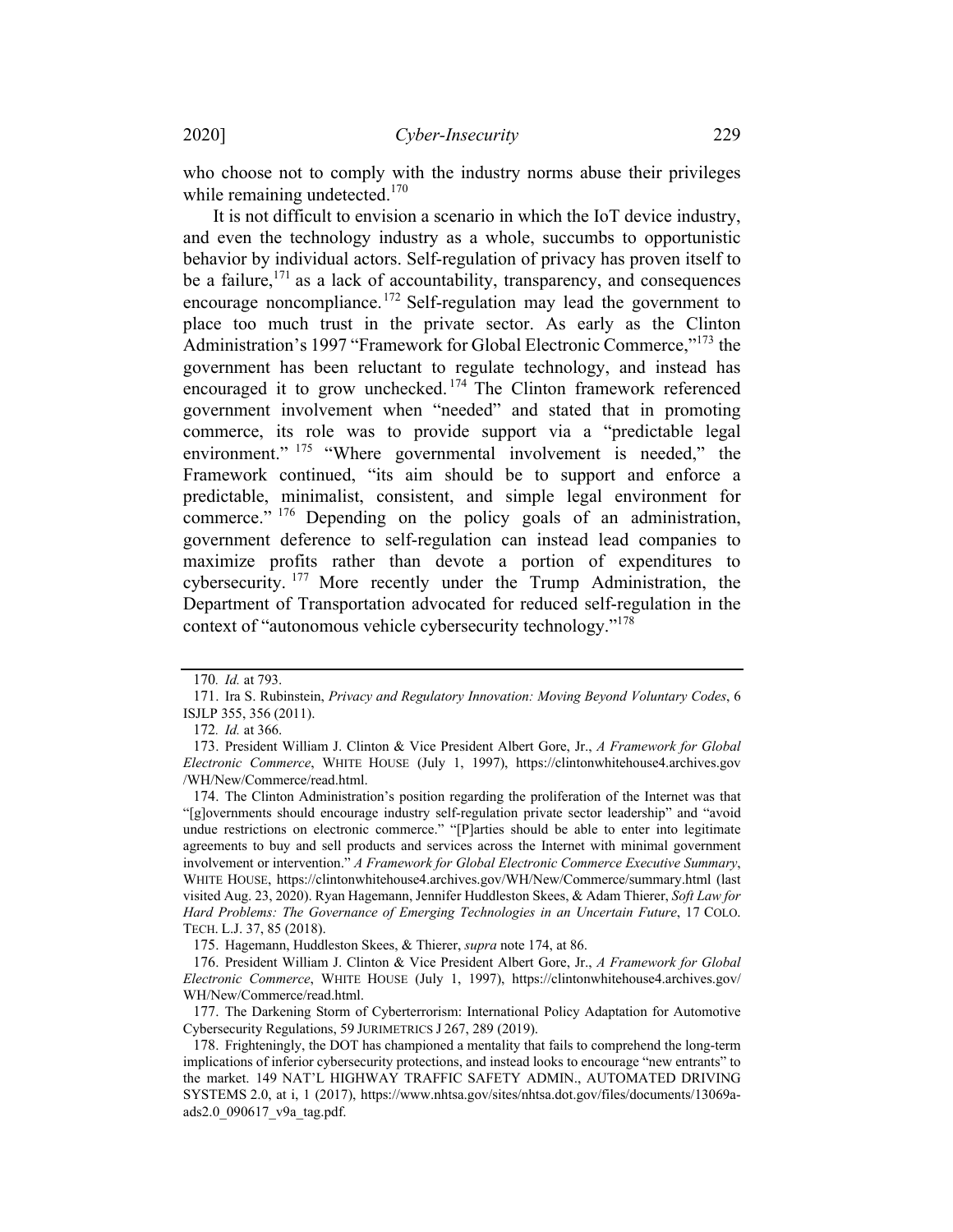A multi-stakeholder initiative can be an effective solution to the issue of poor cybersecurity practices. The Cybersecurity Act of 2015 (the Act) is one example in which collaboration between the private and public sector has resulted in the strengthening of cybersecurity programs.<sup>179</sup> Under the Obama Administration, the Act provided a channel for communication between the government and the private sector that allowed entities to share cybersecurity threat information in a way similar to that shared within the industry.<sup>180</sup> Relying on the framework of a voluntary sharing program, the Act authorizes companies to share information with the Department of Homeland Security. <sup>181</sup> This information is used by the government to develop cybersecurity tools and fight cyberattacks in both the private and public sectors.<sup>182</sup> Extending a multi-regulatory scheme to IoT device regulation is one possible way to remove the ambiguity and ineffectiveness associated with the standard of reasonableness. In reconstructing the IoT Security Law's cybersecurity regulations, the California legislature must incorporate these types of solutions to ensure that the statute encourages IoT device manufacturers to implement appropriate cybersecurity measures. This requires collaboration with existing resources, like NIST's IoT cybersecurity framework, as well as conversations with technologists in the industry. In contrast to the current policy in the United States, international government regulation and active participation in the development of industry standards in has resulted in the creation of "privacy covenants," which represent a fruitful intersection between the government and trade standard regulations.183 The Dutch Data Protection Authority, for example, reviews privately developed codes to ensure compliance with Dutch statutes,<sup>184</sup> thus striking a balance between industry expertise and government oversight.

At the federal level, the FTC has addressed IoT security via privacy and security best practices and recommendations for the IoT.<sup>185</sup> Focusing on the

See also The Darkening Storm of Cyberterrorism: International Policy Adaptation for Automotive Cybersecurity Regulations, supra note 178.

<sup>179.</sup> Consolidated Appropriations Act, 2016, Pub. L. No. 114-113, 129 Stat. 2242, 2935-85 (codified at 6 U.S.C. §§ 1501-1532 (2017)).

<sup>180.</sup> What You Need to Know About the Cybersecurity Act of 2015, LATHAM & WATKINS: CLIENT ALERT COMMENT. (Feb. 18, 2016), https://www.lw.com/thoughtLeadership/lw-Cybersecurity-Act-of-2015.

<sup>181</sup>. Id.

<sup>182</sup>. Id.

<sup>183.</sup> These privacy covenants aim to enforce Dutch data protection laws among industries by inviting the private sector to develop industry codes for processing personal data in relevant respective industries. Rubinstein, supra note 172, at 400.

<sup>184</sup>. Id.

<sup>185.</sup> This seventy-one page staff report, issued by the FTC in 2015, addressed the rise of IoT devices within various industries, in addition to the risks and benefits of the IoT device industry on trade and business practices. Notably, and perhaps problematically, "the report does not discuss devices sold in a business-to-business context . . ." Though not to be addressed in this note, the report's failure to discuss business-to-business interactions could potentially cause concern that while the Federal and California governments' aim of the legislation and reports are to protect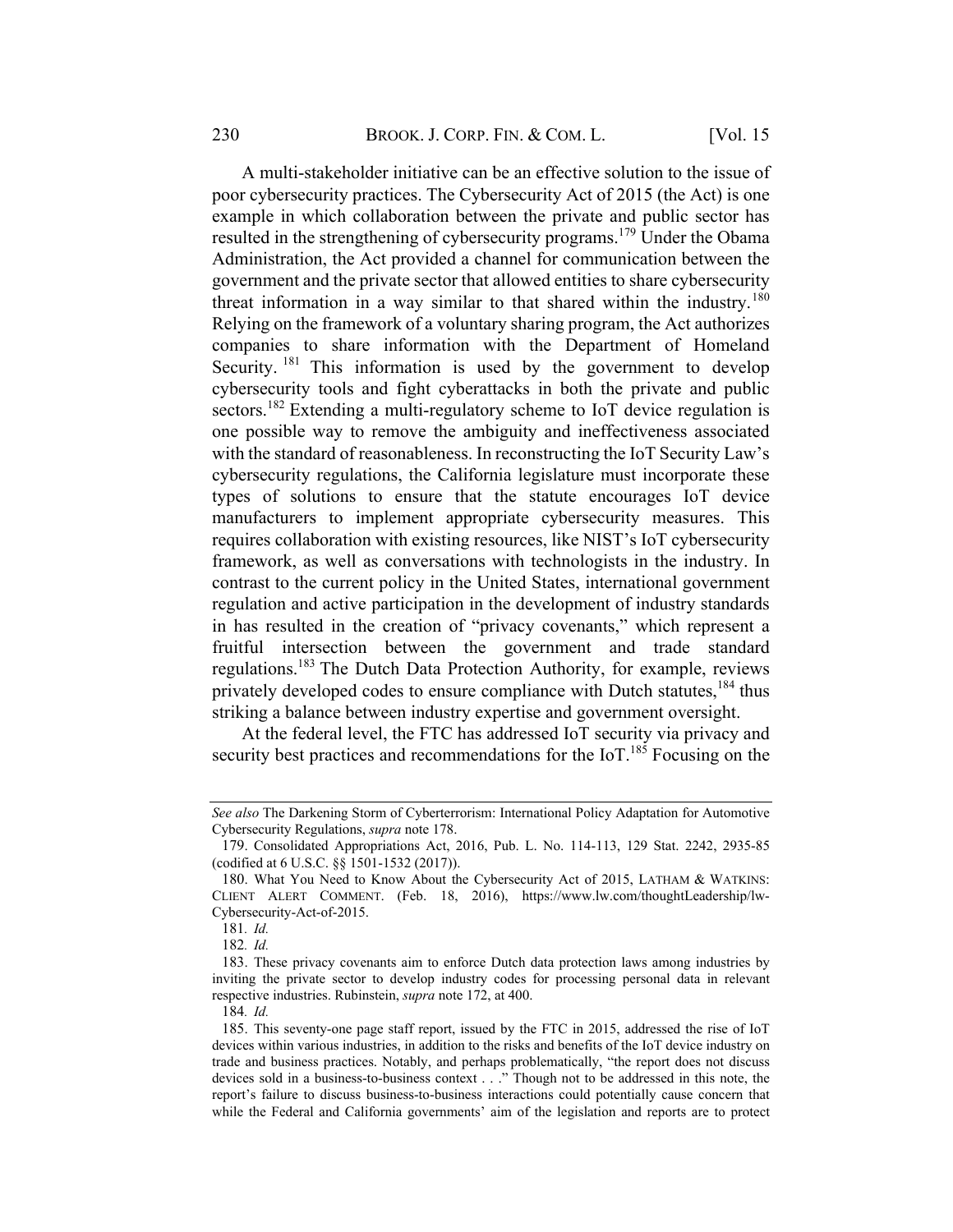implications of poor IoT device security and the effect on privacy, the FTC staff report detailed the application of traditional privacy principles to the industry. <sup>186</sup> The first portion of the report discusses how existing privacy guidelines from the Fair Information Practice Principles (FIPP) can be applied in the IoT space.<sup>187</sup> Notable is the "Commission Staff's Views and Recommendations for Best Practices,"188 which articulates the FTC staff's perspective and recommendations for implementing data security features for IoT devices. While the FTC staff expresses the general consensus that there should be reasonable security features, $189$  the report goes further and specifies security best practices that companies should consider implementing into daily operations and manufacturing of the IoT devices.<sup>190</sup> Though the report only suggests implementation of these practices, it also warns businesses that the FTC can hold companies to these standards via enforcement actions and existing data privacy legislation.<sup>191</sup>

# B. NIST AS A FRAMEWORK AND STANDARD FOR CALIFORNIA IOT **DEVICE REGULATION**

To adequately address its policy goals and enact an effective statute, California must look to guidance from NIST in the redrafting of its IoT device security guidelines.<sup>192</sup> NIST plays a critical role in the marriage of private sector and government cybersecurity practices through its publications, which detail best practices and recommendations for various science and

186. Id. at 19–26.

188. INTERNET OF THINGS, supra note 186 at 27-46.

189. Id. at 27.

190. The FTC staff report identifies six security best practices that companies should implement in aiming for a "reasonable security" program. These include: (1) security by design, (2) personnel practices, (3) retention of service providers that are also capable of reasonable security practices, (4) a defense-in-depth approach that meets security levels via tools like encryption, (5) reasonable access control monitoring procedures, and (6) security monitoring throughout the entirety of a life cycle. Id. at 28-32.

191. Jolly, supra note 150, at 140.

consumers, failing to regulate IoT devices in this context may not achieve the intended result of reducing cyberattacks and the associated costs with resulting data breaches. FED. TRADE COMM'N, INTERNET OF THINGS – PRIVACY & SECURITY IN A CONNECTED WORLD 6 (Jan. 2015), https://www.ftc.gov/system/files/documents/reports/federal-trade-commission-staff-reportnovember-2013-workshop-entitled-internet-things-privacy/150127iotrpt.pdf.

<sup>187.</sup> FIPPs are a series of five privacy principles that are rooted in the United States Department of Health, Education, and Welfare (HEW) report from 1973. These principles include Notice/ Awareness, Choice/ Consent, Access/ Participation, Integrity/ Security and Enforcement/Redress. Daniel J. Solove and Woodrow Hartzog, The FTC and the New Common Law of Privacy, 114 COLUMBIA L. REV. 583, 592 (2014). See generally Fair Information Practice Principles (FIPPs), FED. TRADE COMM'N (March 9, 2010), http://www.ftc.gov/reports/privacy3/fairinfo.shtm.

<sup>192.</sup> Founded in 1901, NIST "is responsible for establishing technology, standards, and metrics to be applied to the science and technology industries." Notably, NIST is a multi-dimensional body, as it not only issues recommendations for standards, but is one of the country's oldest science labs and a part of the United States Department of Commerce. Martin Horan, What is NIST? Understanding Why You Need to Comply, FTP TODAY (May 22, 2019), https:// www.ftptoday.com/blog/what-is-nist.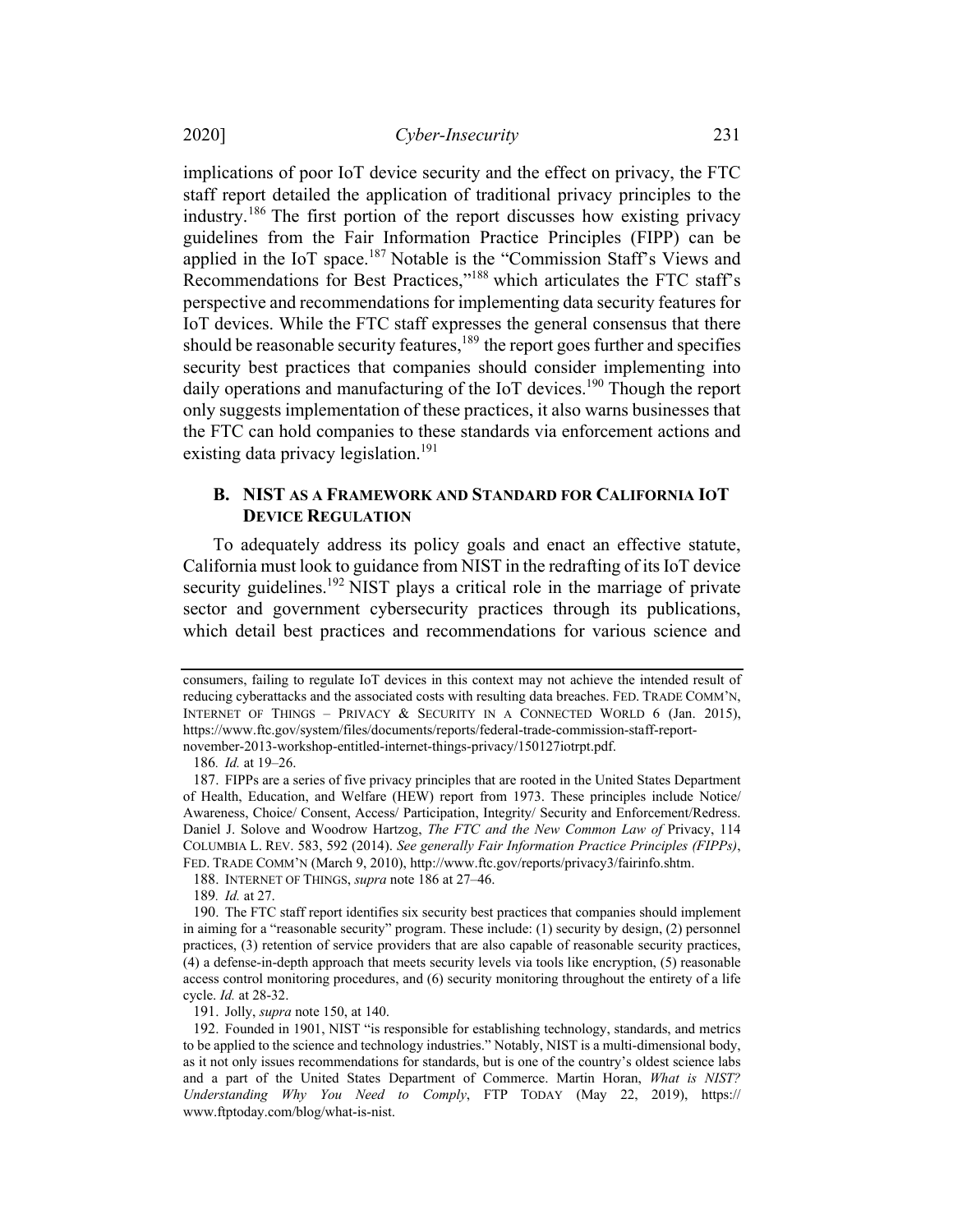technology industries.<sup>193</sup> The standards developed by NIST are derived from conversations among those industry organizations, as well as documents like security publications. <sup>194</sup> Through its best practice guidelines, NIST champions an active dialogue approach. <sup>195</sup> These conversations led the federal government to incorporate NIST's Cybersecurity Framework into its recommendations and policies to strengthen and secure critical infrastructure within the United States,  $196$  such as town electricity, gas, sewage, and water systems.<sup>197</sup> Those who support NIST assert that each guide "harmonizes industry best practices,"<sup>198</sup> via a "flexible and cost-effective approach to enhancing cybersecurity."<sup>199</sup> As a result, NIST guidelines are valuable and have been used by private and public entities as a means of "assessing and managing cyber risk."200 Some governments even consider the Cybersecurity Framework mandatory in the context of critical infrastructure.<sup>201</sup>

In May 2020, NIST released a draft of its "Foundational Cybersecurity Activities for IoT Device Manufacturers" guide, $^{202}$  which highlights industry best practices for IoT devices and provides a reference point for manufacturers to start implementation of adequate cybersecurity features.<sup>203</sup> The NIST Framework focuses on device and data security, first, by highlighting the vulnerabilities in IoT devices<sup>204</sup> and identifying six core security features for manufacturers to address during device development.<sup>205</sup>

196. Id. at 223.

198. Shackelford, Russell, & Haut, *supra* note 193, at 222. [Scott Shackelford, Scott Russell and Jeffrey Haut, Bottoms Up: A Comparison of "Voluntary" Cybersecurity Frameworks, 16 U.C. DAVIS BUS. L.J 217, 222 (2016).]

199. Id.

200. See id.

201. Many municipal governments state that if "cybersecurity practices were ever questioned during litigation or a regulatory investigation, the 'standard' for 'due diligence' was now the NIST Cybersecurity Framework." Verry, supra note 197.

202. Michael Fagan et al., Foundational Cybersecurity Activities for IoT Device Manufacturers (May 2020) (National Institute of Standards and Technology), NISTIR 8259,

https://nvlpubs.nist.gov/nistpubs/ir/2020/NIST.IR.8259.pdf.

203. "The NIST Baseline takes these considerations to the manufacturing side, offering (as NIST describes it) to help IoT device manufacturers 'understand the cybersecurity risks their customers face' so IoT devices can provide the minimal features to make them securable." Steven Augustino, Securing IoT Devices (Part 2): Inside the NIST Guidance Document for IoT Device Manufacturers, JD SUPRA (Aug. 24, 2019), https://www.jdsupra.com/legalnews/securing-iot-devices-part-2-insidethe-94616/.

204. Id.

<sup>193.</sup> Scott J. Shackelford, Scott Russell, and Jeffrey Haut, Bottoms Up: A Comparison of "Voluntary" Cybersecurity Frameworks, 16 U.C. DAVIS BUS. L.J 217, 221 (2016).

<sup>194.</sup> Nate Lord, What is NIST Compliance?, DIGITAL GUARDIAN (Oct. 7, 2020), https://digitalguardian.com/blog/what-nist-compliance.

<sup>195</sup>. See Shackelford, Russell & Haut, supra note 193, at 222-23.

<sup>197.</sup> John Verry, Why the NIST Cybersecurity Framework Isn't Really Voluntary, PIVOT POINT SEC.: INFOSEC STRATEGIES (last updated May 25, 2017), https://www.pivotpointsecurity.com/ blog/nist-cybersecurity-framework/.

<sup>205.</sup> These core security features include device identification, device configuration, data protection, logical access to interfaces, software and firmware updates, and cybersecurity event logging. Id.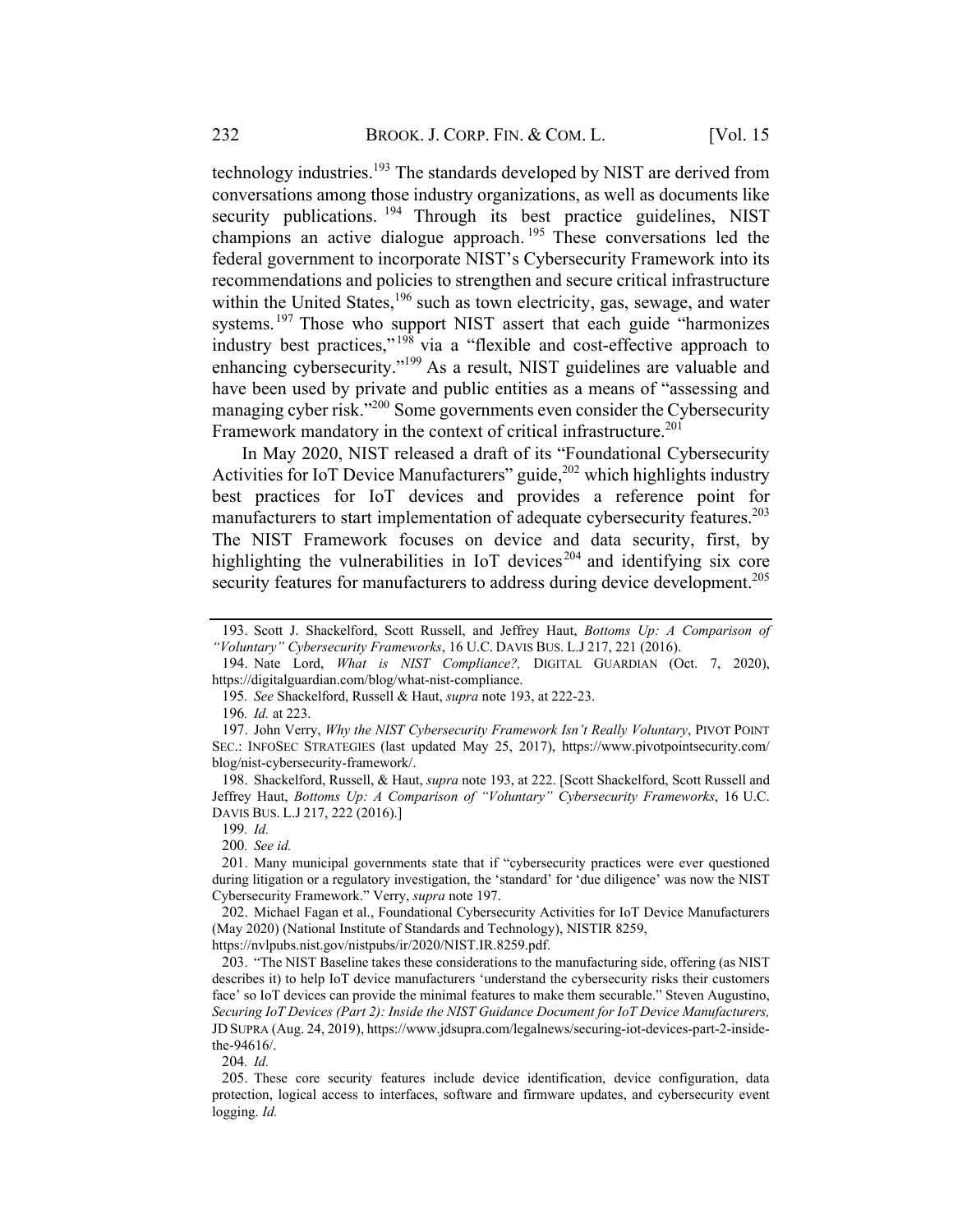NIST recommendations, while not typically binding, can encourage the private sector to adopt appropriate security measures that minimize the threat of attack through strict requirements and public-private sector collaboration.206 Failing to implement appropriate cybersecurity features can lose a company business, damage its reputation, and affect performance levels within the institution.<sup>207</sup> While NIST compliance can provide an added layer of assurance that a company has implemented adequate cybersecurity measures,<sup>208</sup> it can also provide peace of mind to customers and government agencies by reassuring them that even in the event of a cyberattack, a company has done the best it can to secure its infrastructure and protect data. The notoriety of NIST guidelines among technical professionals and industries makes implementation of standards set forth in the "Core Cybersecurity Feature Baseline for Securable IoT Devices" guidelines particularly appealing. The NIST framework incorporates language that "invokes personal responsibility of users by looking to make basic cybersecurity best practices common knowledge."<sup>209</sup> Thus, these guidelines can provide customers with educational tools necessary to hold companies accountable for their data and cybersecurity practices.<sup>210</sup> Finally, NIST is valuable in that its frameworks provide well-defined and clear technical guidelines that specify what is sufficient to effectively counter a cyberattack. California should implement the NIST framework into the IoT Security Law to create a concrete set of guidelines for industries to follow and allow for consistent enforcement of the statute.

# C. BEYOND THE LEGISLATION: ENSURING COMPLIANCE VIA **REGULATORY COALITION**

Implementation of industry standards and best practices to California's IoT Security Law is only part of the solution to ensure IoT device manufacturers adopt heightened cybersecurity requirements. Per the statute, the Attorney General is responsible for investigating and penalizing IoT manufacturers for failure to adhere to the law,<sup>211</sup> and usually, government entities do not investigate and enforce until after the cyberattack and breach has occurred. Additionally, because case law surrounding the IoT Security

<sup>206</sup>. See Horan, supra note 192.

<sup>207</sup>. Id.

<sup>208.</sup> Lord, supra note 194.

<sup>209.</sup> Jared Magill, The Crooked Path to Determining Liability in Data Breach Cases, WIRED https://www.wired.com/insights/2015/03/crooked-path-determining-liability-data-breach-cases/ (last visited Oct. 5, 2020).

<sup>210</sup>. See generally id.

<sup>211.</sup> John P. Rondini, The Countdown Begins on California's "Internet of Things" Law, LEXOLOGY (Oct. 28, 2019), https://www.lexology.com/library/detail.aspx?g=24ba314b-cf82- 418b-a6a6-0b3ac7fdbd64.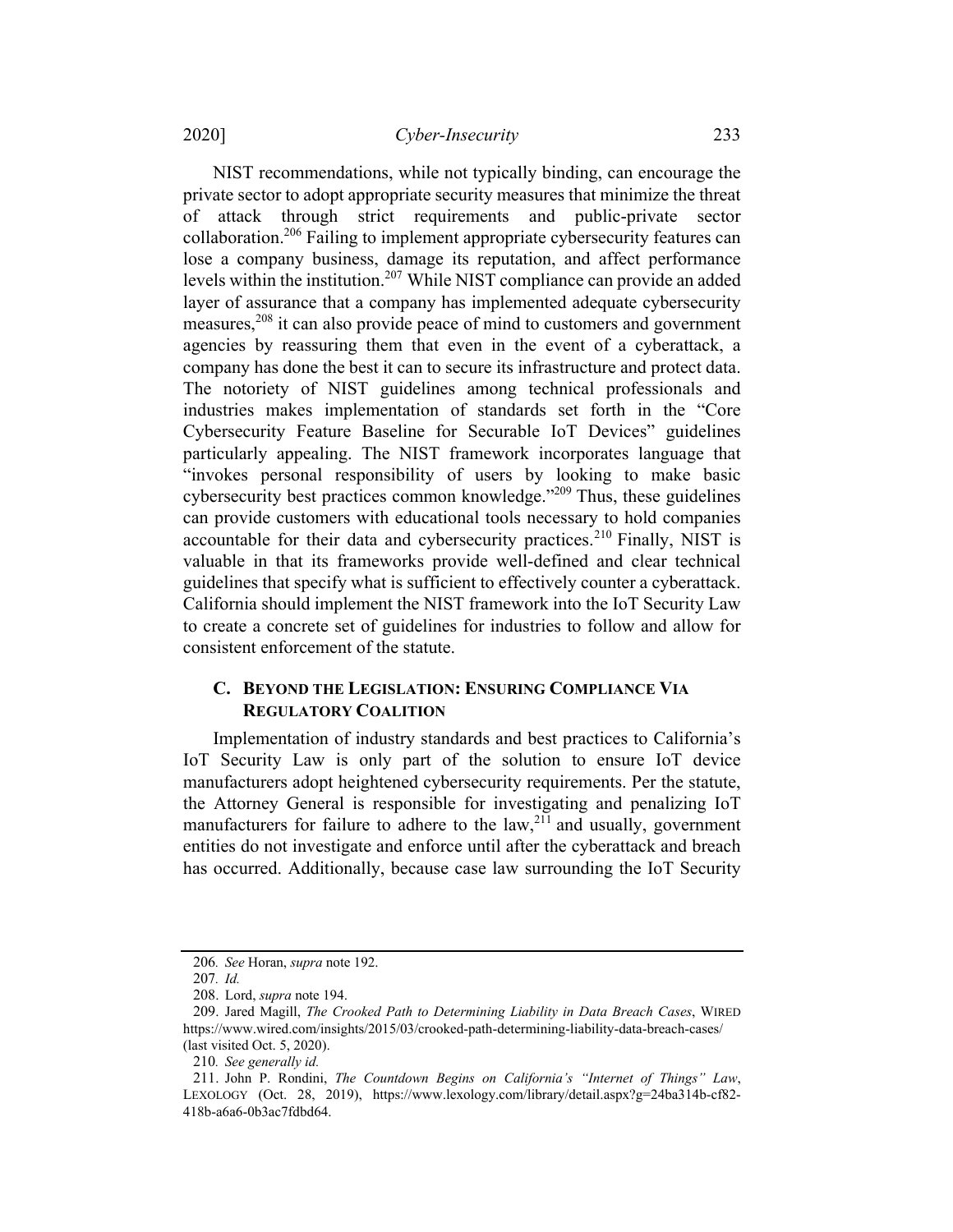Law is nonexistent,  $2^{12}$  a company may wait to implement adequate security features until the courts have provided guidance to ensure compliance. In some sense, the unintended consequences of the IoT statute parallels the effects of retributive sentences in criminal law. While "retributive justice," or punishment for one's actions is a valid objective, some argue that it conflicts with other preventive goals, such as minimizing or preventing "antisocial behavior."<sup>213</sup> Through the retributive justice framework, conduct is regulated via punishment after an act occurs, with an underlying assumption that it will "eliminate the occurrence" of a particular wrong.<sup>214</sup> Would a similar model, then, incentivize companies to take the appropriate measures prior to punishment from the Attorney General? It seems doubtful because, as discussed earlier, legislation up until this point has failed to effectively remedy the issue.

To ensure compliance prior to a statutory violation, California must create a regulatory body to evaluate and oversee adherence to industry best practices. ICANN and its role in administration of the internet and disputes<sup>215</sup> can serve as a model for a potential state entity to review and confirm IoT device compliance prior to a cyberbreach or attack. While ICANN primarily shares responsibility in the coordination and maintenance of internet protocol addresses, it also plays a role in policy.216 ICANN thus ensures the internet runs smoothly and securely among all participants.<sup>217</sup> A similarly created state and non-profit coalition, consisting of technical professionals as well as lawyers, would push IoT device manufacturers to take preventative measures to implement adequate security features and remain cognizant of the IoT Security Law. This coalition will not only utilize its professional expertise to specifically determine the technical standards that comprise industry best practices but will also monitor these companies to ensure the cybersecurity best practices are implemented.

<sup>212.</sup> Stacy Higginbotham, Is the world ready for California's new IoT laws?, STACEY ON IOT (Dec. 2, 2019), https://staceyoniot.com/is-the-world-ready-for-californias-new-iot-laws/.

<sup>213.</sup> Edward K. Cheng, Structural Laws and the Puzzle of Regulating Behavior, 100 NW. U.L. REV. 655, 672–73 (2006). IoT manufacturers may, for example, exhibit antisocial behavior by undertaking poor cybersecurity practices at the expenses of other companies who try to implement adequate measures.

<sup>214.</sup> Louis Kaplow & Steven Shavell, Fairness Versus Welfare, 114 HARV. L. REV 961, 1007 (Feb. 2001).

<sup>215</sup>. What does ICANN do?, ICANN AT-LARGE, https://atlarge.icann.org/about/what-doesicann-do (last visited Dec. 25, 2019).

<sup>216.</sup> The organization also "facilitates the process of policy development that will enable technical changes to how the unique identifiers are run." Id.

<sup>217</sup>. See id.